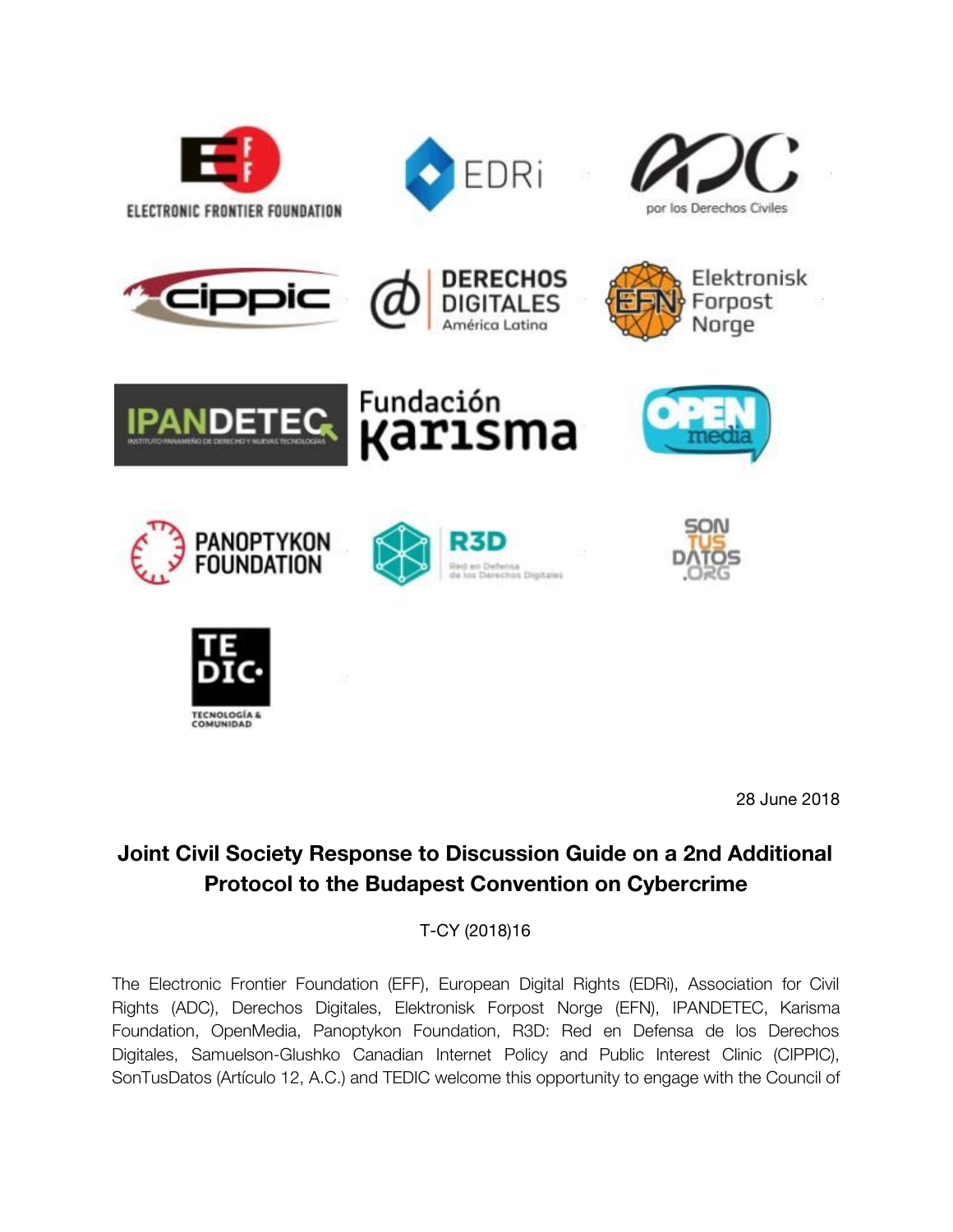Europe and State Parties involved in the elaboration of an additional Second Protocol to the Convention on Cybercrime (also known as the Budapest Convention).

EFF is an international civil society non-governmental organization with more than 39,000 members in 99 countries throughout the world. EFF is dedicated to the protection of individuals' online civil rights, privacy, and freedom of expression. EFF engages in strategic litigation in the United States, and works in a range of international and national policy venues to promote and protect human rights, foster innovation, and empower consumers.

European Digital Rights (EDRi) is an association of civil and human rights organisations from across Europe. We defend rights and freedoms in the digital environment.

Association for Civil Rights (ADC) is a civil society organization created in 1995, based in Buenos Aires (Argentina). ADC contributes to strengthening the legal and institutional culture that guarantees fundamental rights of individuals, based on respect for the Argentinian Constitution and democratic values. ADC promotes civil and social rights in Argentina and other Latin American countries.

Artículo 12 is a non-profit organization that defends the fundamental rights to privacy and data protection of all people in Mexico, but also throughout Latin America, in particular the rights of Internet and other information and communication technology users in the digital realm. It takes its name from Article 12 of the Universal Declaration of Human Rights of the United Nations, which guarantees the protection of privacy. SonTusDatos is the online data protection program of Artículo 12.

Derechos Digitales - América Latina is an independent non-governmental organisation, founded in 2005, with main offices in Santiago de Chile, dedicated to the defence and promotion of fundamental rights in the digital environment in Latin America.

Electronic Frontier Norway (EFN) is a cross-profession and cross-political organization furthering human rights in the digital world. Privacy, freedom of expression and equal access to information as essential liberties have been well established in the analogue realm. EFN fights for their equal importance in the digital realm.

IPANDETEC: We are a non-profit organization that promotes the use and regulation of ICT and the defense of Human Rights in the digital age, through analysis, advocacy, research, and legislative monitoring of Internet public policies in Central America.

Karisma Foundation seeks to respond to the opportunities and threats that arise in the context of 'technology for development' for the exercise of human rights. It approaches its work from perspectives that promote freedom of expression and gender and social equities. It approaches activism from multiple angles—both legal and technology, in coalitions with local, regional and international partners.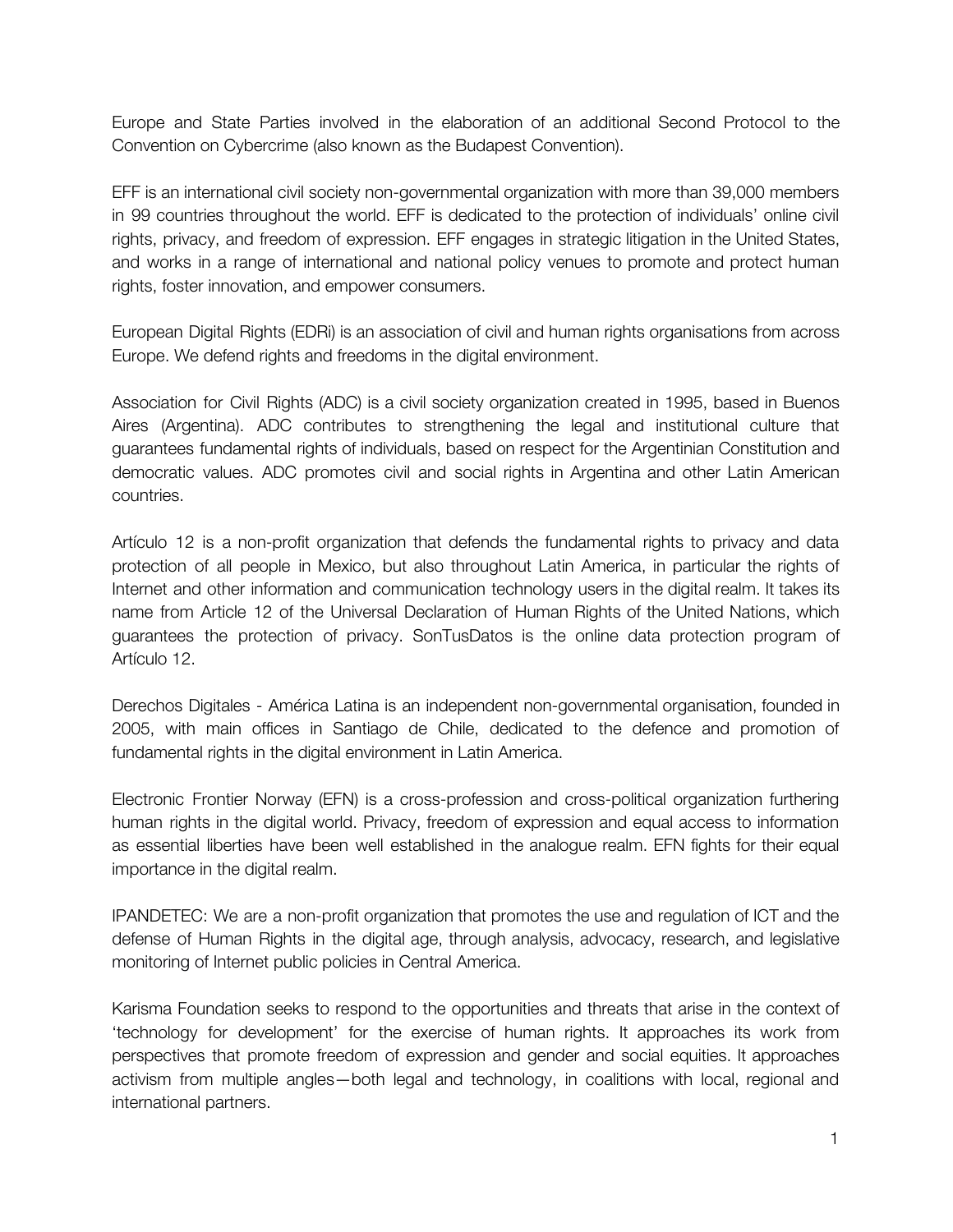OpenMedia is a community-driven organization that works to keep the Internet open, affordable, and surveillance-free. We operate as a civic engagement platform to educate, engage, and empower Internet users to advance digital rights around the world.

Panoptykon Foundation was founded in 2009 to protect freedom and human rights in the context of electronic surveillance, used for commercial or security reasons. Our mission is to keep surveillance policies and practices under social control. We believe that surveillance measures should only be allowed when necessary to pursue legitimate goals determined by the society, not those in power. We monitor legislative process in Poland and at the EU level, take legal interventions (including strategic litigation), work with the media, and engage in cultural and educational activity.

R3D: Red en Defensa de los Derechos Digitales is a Mexican non-profit dedicated to defend and promote human rights in the digital environment. Since 2014, we develop and apply research, advocacy, communications, and strategic litigation strategies to ensure the exercise of rights such as freedom of expression, privacy, non discrimination, access to information technologies, access to knowledge, and free culture.

The Samuelson-Glushko Canadian Internet Policy & Public Interest Clinic (CIPPIC) is a legal clinic based at the Centre for Law, Technology & Society (CLTS) at the University of Ottawa, Faculty of Law. Its core mandate is to advocate in the public interest on matters that arise at the intersection of law and technology.

TEDIC: A not-for profit organization from Paraguay that works on civic, open technology for social change and defends digital rights.

We respectfully submit the following comments organized according to the structure set out in the Discussion Guide issued in support of this consultation:

## **1. Background**

We are civil society organisations from different parts of the world that defend, promote, and protect human rights and fundamental freedoms online.

We are part of a broader coalition of public interest organisations which is ready to closely follow the negotiations regarding the addition of a Second Protocol to the Budapest Convention.<sup>1</sup> We would like to reiterate that transparency and opportunities for input are needed continuously throughout the developing of the process. This ensures that civil society can listen to Member

<sup>1</sup> Nearly 100 Public Interest Organizations Urge Council of Europe to Ensure High Transparency Standards for Cybercrime Negotiations", April 3, 2018,

[https://www.eff.org/deeplinks/2018/03/nearly-100-public-interest-organizations-urge-council-europe-ensure](https://www.eff.org/deeplinks/2018/03/nearly-100-public-interest-organizations-urge-council-europe-ensure-high) [-high](https://www.eff.org/deeplinks/2018/03/nearly-100-public-interest-organizations-urge-council-europe-ensure-high)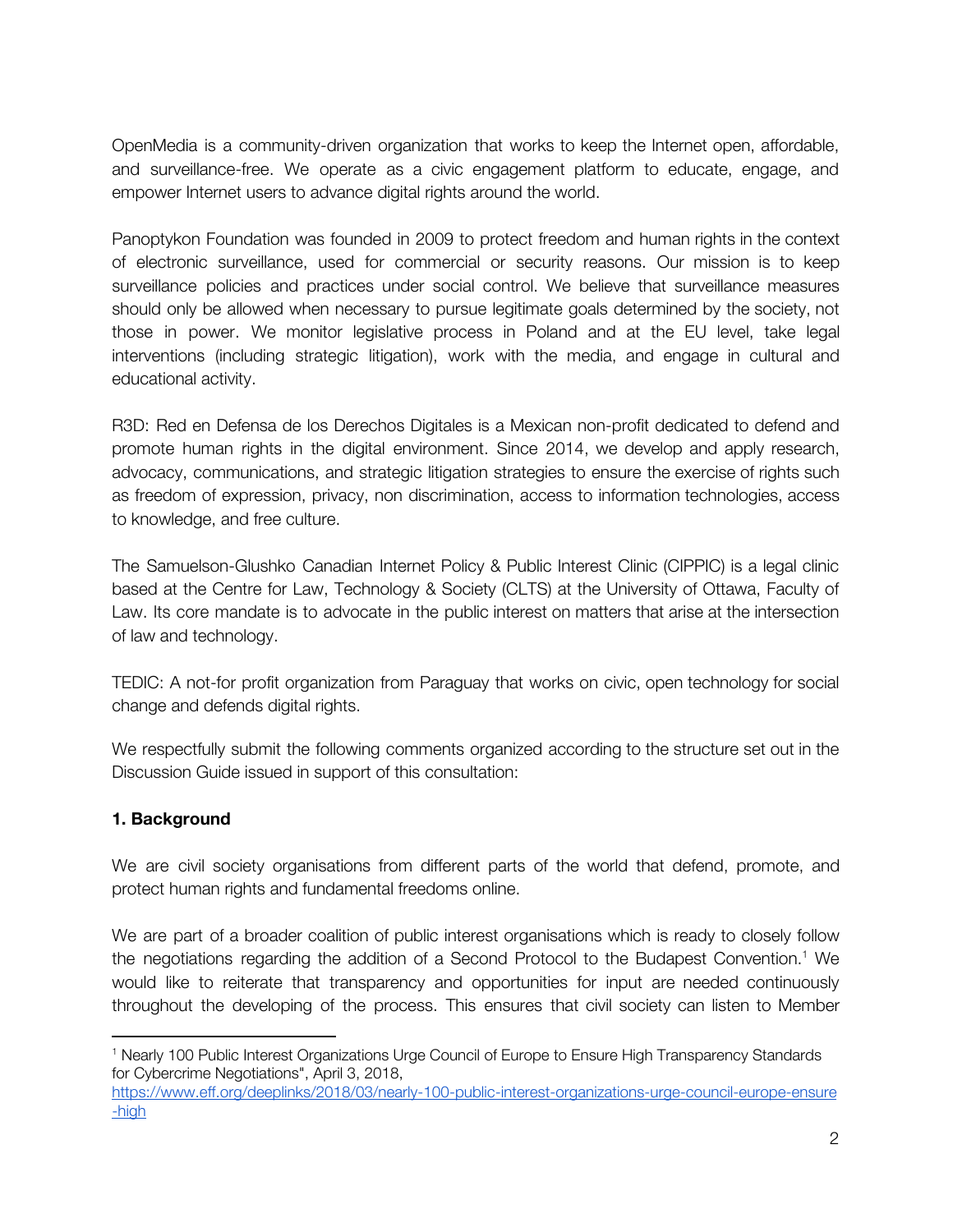States, and provide targeted advice to the specific discussions taking place on an ongoing basis. Our opinions can build upon the richness of the discussion among States and experts, a discussion that civil society will miss if we are not invited to participate throughout the process. States and civil society need to fully engage with each other to achieve meaningful and mutually beneficial transparency and accountability in governance.

Our response will be open to endorsement by other NGOs until 5 July, before the 19th Plenary of the Council of Europe's Cybercrime Convention Committee (T-CY).

## **Supporting Documentation:**

- Global Civil Society Submission to the Council of Europe, "Comments and Suggestions on the Terms of Reference for Drafting the Second Optional Protocol to the Cybercrime Convention", September 8, 2017. [https://edri.org/files/surveillance/cybercrime\\_2ndprotocol\\_globalsubmission\\_e-evidence\\_20](https://edri.org/files/surveillance/cybercrime_2ndprotocol_globalsubmission_e-evidence_20170908.pdf) [170908.pdf](https://edri.org/files/surveillance/cybercrime_2ndprotocol_globalsubmission_e-evidence_20170908.pdf)
- Letter to Secretary-General Jagland regarding Cybercrime Negotiations, and Transparency, April 3, 2018. [https://edri.org/files/letter-cybercrimenegotiations-and-transparency\\_20180403\\_EN.pdf](https://edri.org/files/letter-cybercrimenegotiations-and-transparency_20180403_EN.pdf)
- International Principles on the Application of Human Rights to Communications Surveillance (Necessary & Proportionate principles), <https://necessaryandproportionate.org/principles>

# **2. Objective of our response**

The elaboration of an additional Protocol can be an opportunity to avoid a race to the bottom regarding human rights safeguards and standards. Avoiding a race to the bottom can start by ensuring inclusive and transparent participation of civil society, and by ensuring our concerns, recommendations and suggestions are duly taken into account.

## **3. Issues for discussion**

## **3.1. Context: Rationale for the Protocol – Recap and recent developments**

## **a Question: What are the implications of these developments for work on the Protocol?**

▶ Setting the scene

Thorough criminal investigations are of utmost importance. We acknowledge the need for law enforcement authorities to investigate crimes. Some of the conversations about cross-border access to data are driven by the fact that Mutual Legal Assistance Treaties (MLATs) are often slow and inefficient, and that big U.S.-based service providers in particular do not provide all the information certain law enforcement authorities may need. However, it is important to recall that: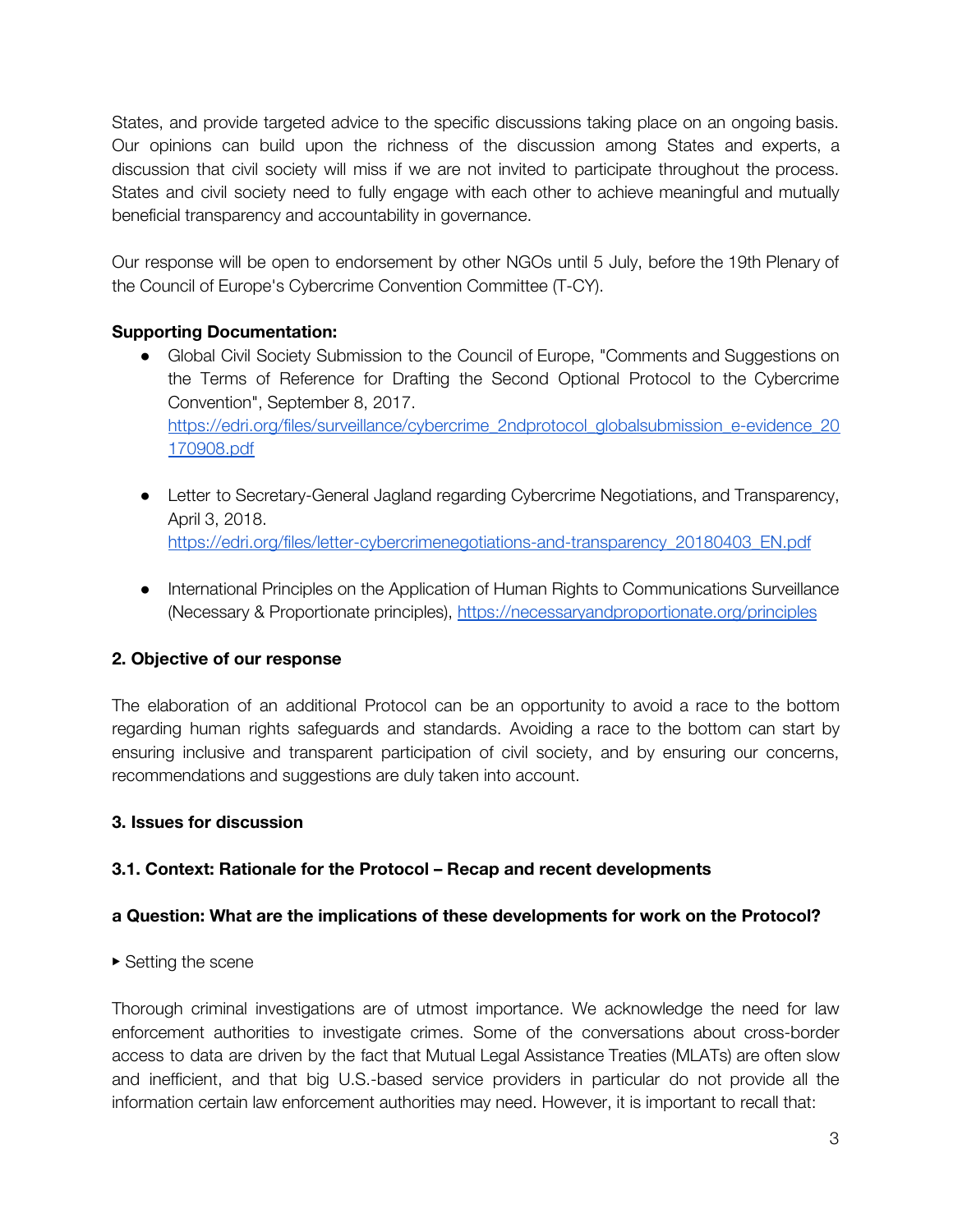- We live in a golden age of surveillance. Technology is giving new opportunities to law enforcement and intelligence agencies to access more information about people's lives than ever before. $2$  That means that the level of interference with human rights and fundamental freedoms is unprecedented. For example, metadata has been proven to be more useful and more revealing than the content of our communications—regardless of whether data is encrypted or not. Yet metadata is often treated as less private and accorded lower levels of protection against state intrusion than content.
- It is important to learn from experience and adopt policy decisions based on evidence and anchored in a strong human rights framework. For example, the imposition of telecommunications data retention as a law enforcement tool led to the existence of an EU instrument that was declared illegal by the Court of Justice of the European Union,<sup>3</sup> and a variety of national laws that are not compliant with case law of the European Court of Human Rights and the Court of Justice of the European Union.<sup>4</sup>
- Mutual Legal Assistance Treaties (MLATs) are a long-established system for dealing with cross-border access to data requests. MLATs are often misrepresented as being categorically unsuitable for dealing with electronic evidence. The reality is that the challenges raised by the MLAT system are procedural, not substantive in nature. Significant improvements to MLAT procedures are possible, and indeed some have already been made—as evidenced by the recent major improvements in the efficiency of U.S. Department of Justice MLAT processing mechanisms. Thanks to the "MLAT Reform" program,<sup>5</sup> the U.S. DoJ recently reduced the amount of pending cases by a third. MLATs are not perfect, and we acknowledge the need to improve them. In fact, we urge all Parties to the Budapest Convention to consider MLAT reform first before looking at whether further cooperation mechanisms are necessary. We welcome the T-CY's efforts to focus on MLAT reform, and would welcome any opportunity to meaningfully discuss with the Council of Europe, State Members, and Observers on how to fix some of their problems.
- ▶ Relevant international developments

[https://www.privacyinternational.org/sites/default/files/2017-10/Data%20Retention\\_2017\\_0.pdf](https://www.privacyinternational.org/sites/default/files/2017-10/Data%20Retention_2017_0.pdf); Jesper Lund, IT-Pol, "EU Member States Fight to Retain Data Retention in Place Despite CJEU Rulings", May 2, 2018, *EDRi.org*,

<https://edri.org/eu-member-states-fight-to-retain-data-retention-in-place-despite-cjeu-rulings/>. <sup>5</sup> United States, Department of Justice, "FY 2019 Budget Request: Other Key Increases", <https://www.justice.gov/file/1033596/download>.

<sup>&</sup>lt;sup>2</sup> Article 29 Data Protection Working Party, Statement of t[h](http://www.dataprotection.ro/servlet/ViewDocument?id=1476)e WP29 on Encryption and their Impact on the Protection of Individuals with Regard to the Processing of their Personal Data in the EU", April 11, 2018, <http://www.dataprotection.ro/servlet/ViewDocument?id=1476>; See also: "Shining a Light on the Encryption Debate: A Canadian Field Guide", May 2018, *The Citizen Lab & CIPPIC*, [https://cippic.ca/uploads/20180514-shining\\_a\\_light.pdf](https://cippic.ca/uploads/20180514-shining_a_light.pdf), pp 84-89.

<sup>3</sup> Kirsten Fiedler, "European Court Overturns EU Mass Surveillance Law" April 8, 2014, *EDRi.org*, [https://edri.org/european-court-overturns-eu-mass-surveillance-law/.](https://edri.org/european-court-overturns-eu-mass-surveillance-law/)

<sup>4</sup> Privacy International, "A Concerning State of Play for the Right to Privacy in Europe: National Data Retention Laws Since the CJEU's Tele-2/Watson Judgment", September 2017, *Privacy International*,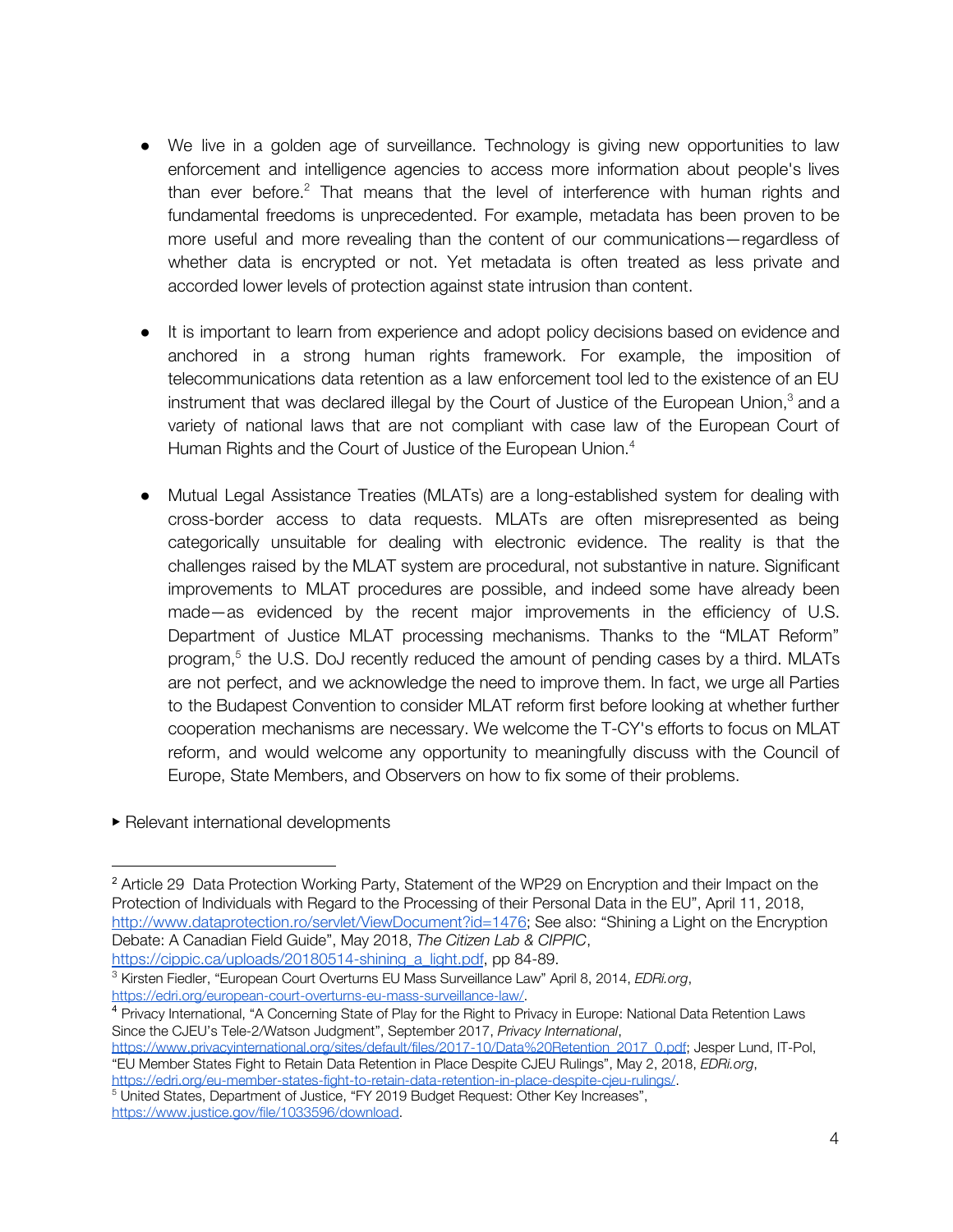The implications of the developments identified in the Discussion Guide for work on the Protocol are manifold, including the following:

- These developments risk bypassing MLATs altogether. Recognising inefficiencies of MLATs should not translate into MLATs being bypassed. Both the U.S. CLOUD Act and the European Commission proposals on e-evidence propose short-cuts for law enforcement taking out several basic human rights safeguards, and shifting the burden to service providers (which do not have the same human rights obligations that States do). This has major implications for human rights and fundamental freedoms online, including due process and defence rights.
- Developments in the United States of America and the European Union risk lowering the standards at a global level. These new proposals ignore critical privacy obligations in order to facilitate easy access when facing data requests from foreign governments. $^{\rm 6}$
- The proposed EU approach put emphasis on the representation of service providers without taking due account of the State of the nationality of the data subject or where the data subject resides. This can have implications for defence rights, human rights protection, and unintended consequences in other countries. For example, if the European Union asks service providers to set a representative in the European Union to specifically respond to, and potentially be liable for, production orders from competent authorities, the EU is at the same time inviting other (non-EU) countries to do the same against providers established in the European Union that offer services elsewhere (e.g. India or China). This is important because not all Parties to the Budapest Convention and potential signatories to the forthcoming Second Protocol share the same level of human rights protection and enforcement mechanisms.
- These developments cover the access to data, not its use or transfer. In view of several Parties not part of Convention 108 or the Council of Europe, this creates significant concerns in terms of their procedural laws, data protection, and privacy legal frameworks. The U.S., for example, does not have a comprehensive data protection framework. We advise the T-CY to ensure that any and all signatories of the Cybercrime Convention and its forthcoming additional Protocol also sign, ratify, and properly implement Convention 108+ of the Council of Europe.

## **Supporting Documentation:**

● Katitza Rodriguez, "A Tale of Two Poorly Designed Cross-Border Access Regimes", April 25, 2018, *Electronic Frontier Foundation*, <https://www.eff.org/deeplinks/2018/04/tale-two-poorly-designed-cross-border-data-access-regimes>

<sup>&</sup>lt;sup>6</sup> Katitza Rodriguez[,](https://www.eff.org/deeplinks/2018/04/tale-two-poorly-designed-cross-border-data-access-regimes) "A Tale of Two Poorly Designed Cross-Border Access Regimes", April 25, 2018, EFF.org, <https://www.eff.org/deeplinks/2018/04/tale-two-poorly-designed-cross-border-data-access-regimes>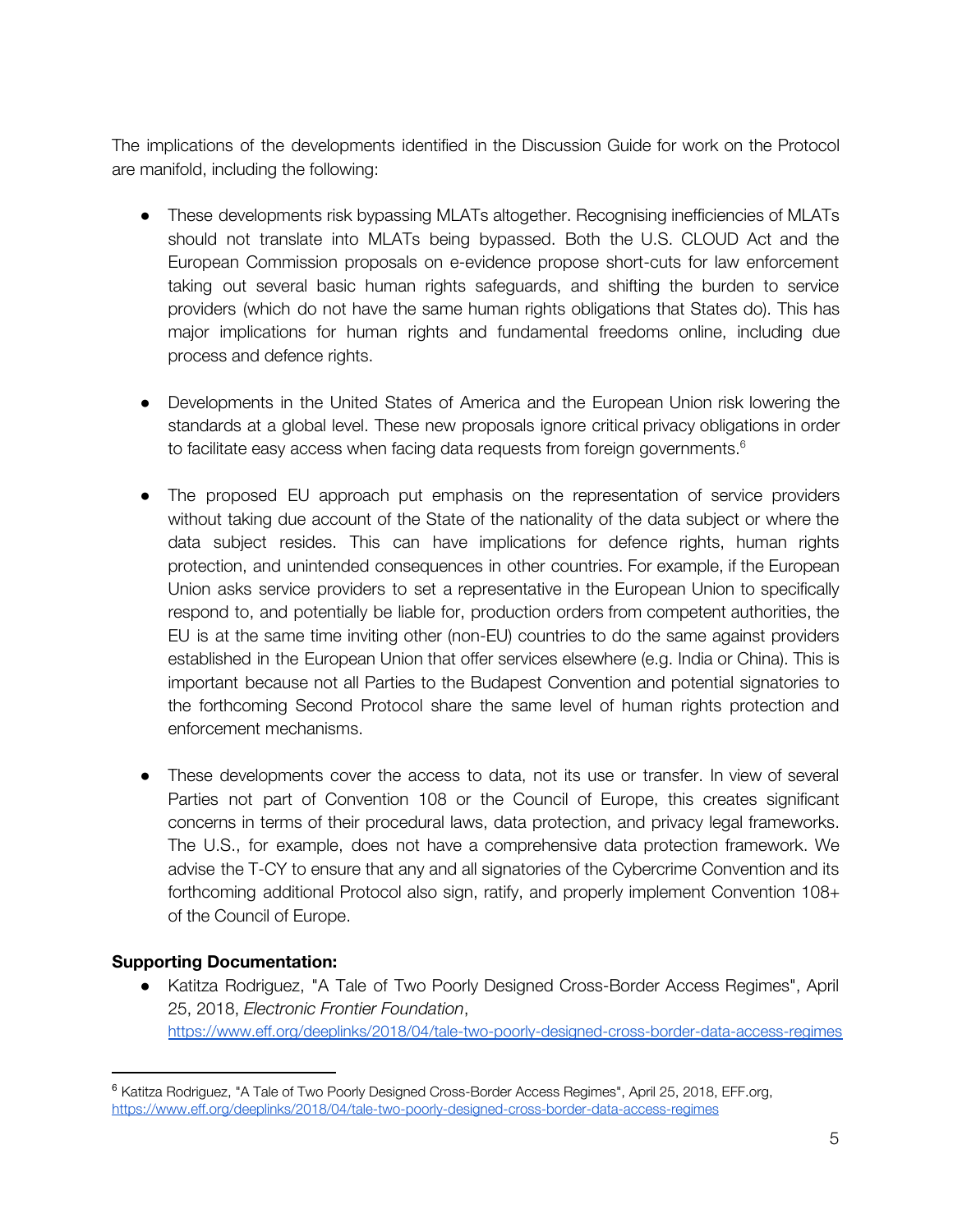- Kirsten Fiedler, "European Court Overturns EU Mass Surveillance Law" April 8, 2014, *EDRi.org*, <https://edri.org/european-court-overturns-eu-mass-surveillance-law/>
- Privacy International, "A Concerning State of Play for the Right to Privacy in Europe: National Data Retention Laws Since the CJEU's Tele-2/Watson Judgment", September 2017, *Privacy International*[,](https://www.privacyinternational.org/sites/default/files/2017-10/Data%20Retention_2017_0.pdf) [https://www.privacyinternational.org/sites/default/files/2017-10/Data%20Retention\\_2017\\_](https://www.privacyinternational.org/sites/default/files/2017-10/Data%20Retention_2017_0.pdf) [0.pdf](https://www.privacyinternational.org/sites/default/files/2017-10/Data%20Retention_2017_0.pdf)
- Jesper Lund, IT-Pol, "EU Member States Fight to Retain Data Retention in Place Despite CJEU Rulings", May 2, 2018, *European Digital Rights*, [https://edri.org/eu-member-states-fight-to-retain-data-retention-in-place-despite-cjeu-rulin](https://edri.org/eu-member-states-fight-to-retain-data-retention-in-place-despite-cjeu-rulings/) [gs/](https://edri.org/eu-member-states-fight-to-retain-data-retention-in-place-despite-cjeu-rulings/)
- Article 29 Data Protection Working Party, Statement of the WP29 on Encryption and their Impact on the Protection of Individuals with Regard to the Processing of their Personal Data in the EU", April 11, 2018, <http://www.dataprotection.ro/servlet/ViewDocument?id=1476>
- Lex Gill, Tamir Israel & Christopher Parsons, "Shining a Light on the Encryption Debate: A Canadian Field Guide", May 2018, *The Citizen Lab & CIPPIC*[,](https://cippic.ca/uploads/20180514-shining_a_light.pdf) [https://cippic.ca/uploads/20180514-shining\\_a\\_light.pdf](https://cippic.ca/uploads/20180514-shining_a_light.pdf)
- United States, Department of Justice, "FY 2019 Budget Request: Other Key Increases", <https://www.justice.gov/file/1033596/download>

## **3.2. Provisions for more efficient mutual legal assistance**

## **b Question: Would civil society, data protection, or industry organisations have any comments on such proposals?**

▶ In general

Absolutely. Civil society is willing to provide comments on proposals to render MLATs more efficient. For that, it would be helpful if we could participate in expert conversations, and provide feedback to the T-CY in writing in every step of the process.

Prioritising MLAT reform is the right policy option and the logical thing to do, since it is a long-established, tried and tested mechanism. We should be cognisant of the fact that existing conditions and legal safeguards, for example with regard to the necessity and proportionality of data retention rulings, are being wilfully ignored in the EU. We should also urge you to consider the efficiency and implementation of the current European Investigation Order Directive in the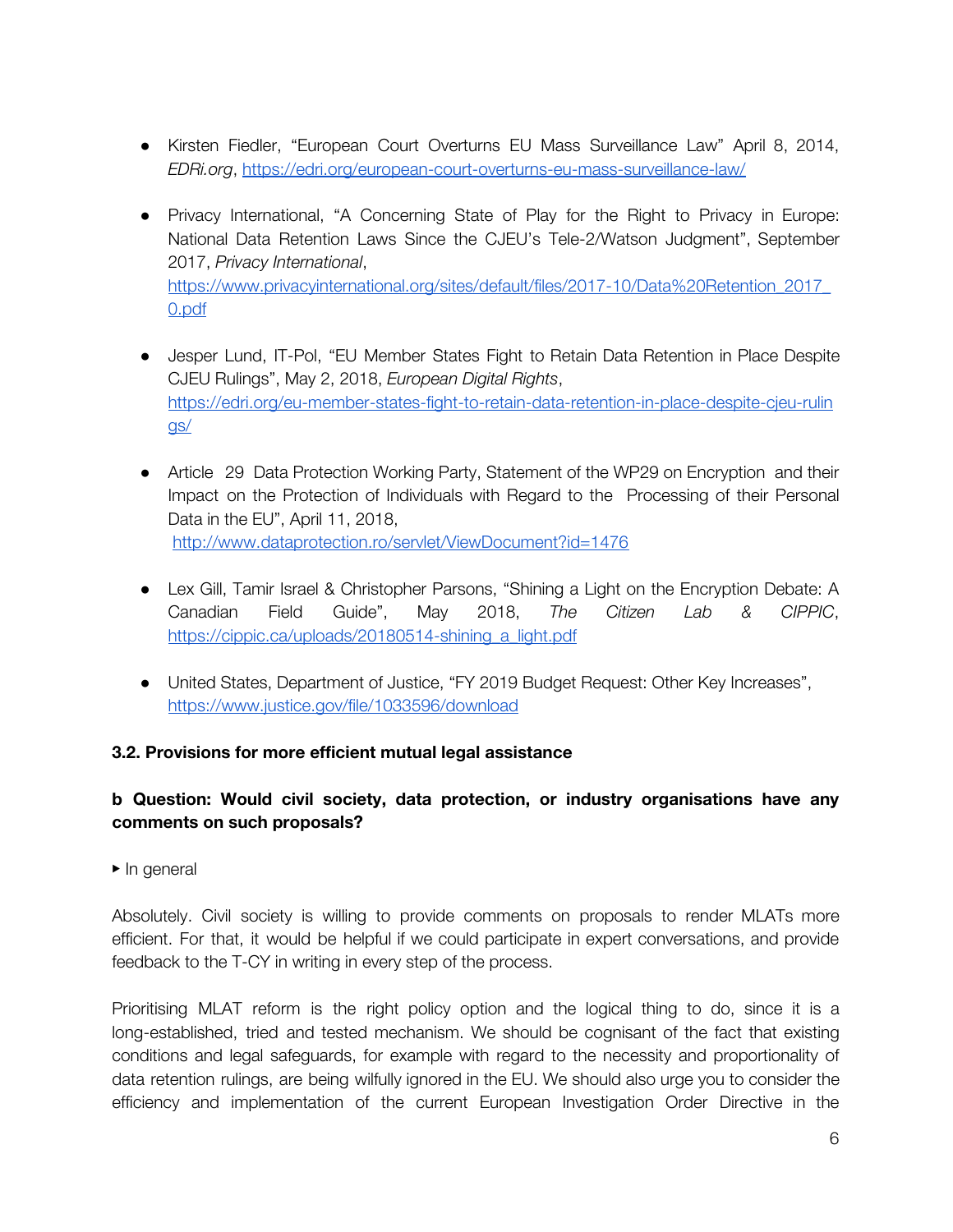European Union, including its impact on fundamental rights in practice; and the complementary nature of the EU and national frameworks in relation to the forthcoming Second Protocol to the Cybercrime Convention.

In addition, practical measures can ease the difficulties identified by law enforcement authorities. These can include setting up a global and secure online portal; better training for law enforcement authorities on human rights safeguards and how to use MLATs; simplifying and standardising forms; establishing single points of contact, etc.

Particularly with regards to the items identified in the Discussion Guide:

▶ Emergency mutual legal assistance

Emergency MLA procedures are a worthwhile inquiry for this body to pursue. They would provide a mechanism for countries to access the data in foreign countries necessary to prevent an emerging life-threatening situation, but also provide an opportunity to create strong privacy protections for this process.

If this body creates emergency MLA procedures, it is necessary to create a narrow definition of an emergency situation so they are not used as a work-around to the standard MLA process. Existing EU law and interpretations of the EU Data Protection authorities<sup>7</sup> on "vital interests" could form a basis for this, as could the U.S. doctrine of "exigent circumstances." An emergency situation typically requires an imminent threat of death or serious bodily harm to an identifiable person or group. This standard allows some flexibility, but should be used with extreme caution, and only when it is not possible to obtain a probable cause warrant signed off by a judge before the prevention of an imminent threat of death or serious harm. In such instances, retroactive authorisation must be sought within a reasonably practicable time period. Mere risk of flight or destruction of evidence shall never be considered as sufficient to justify retroactive authorisation since the potential evidence can be obtained using a data preservation order (Article 17, Budapest Convention), nor should the loss of evidence be grounds to receive information under emergency MLA procedures in the first place.

Emergency MLA procedures should only be used for questions or life or death or, at the very least, to prevent validly established and immediate serious harm to identifiable people or groups, and should also not be used for the investigation of financial or property crimes.

For a country to request information under emergency MLA procedures, a Party to the Convention should not only demonstrate the existence of the emergency situation but should only access information that they would otherwise be able to receive during the normal MLA process if the emergency was not present. The country should demonstrate four factors:

<sup>7</sup> Article 29 Data Protection Working Party, Opinion 06/2014 on the Notion of Legitimate Interests of the Data Controller under Article of Directive 95/46/EC, 844/14/EN, WP217, adopted April 9, 2014, http://www.dataprotection.ro/servlet/ViewDocument?id=1086.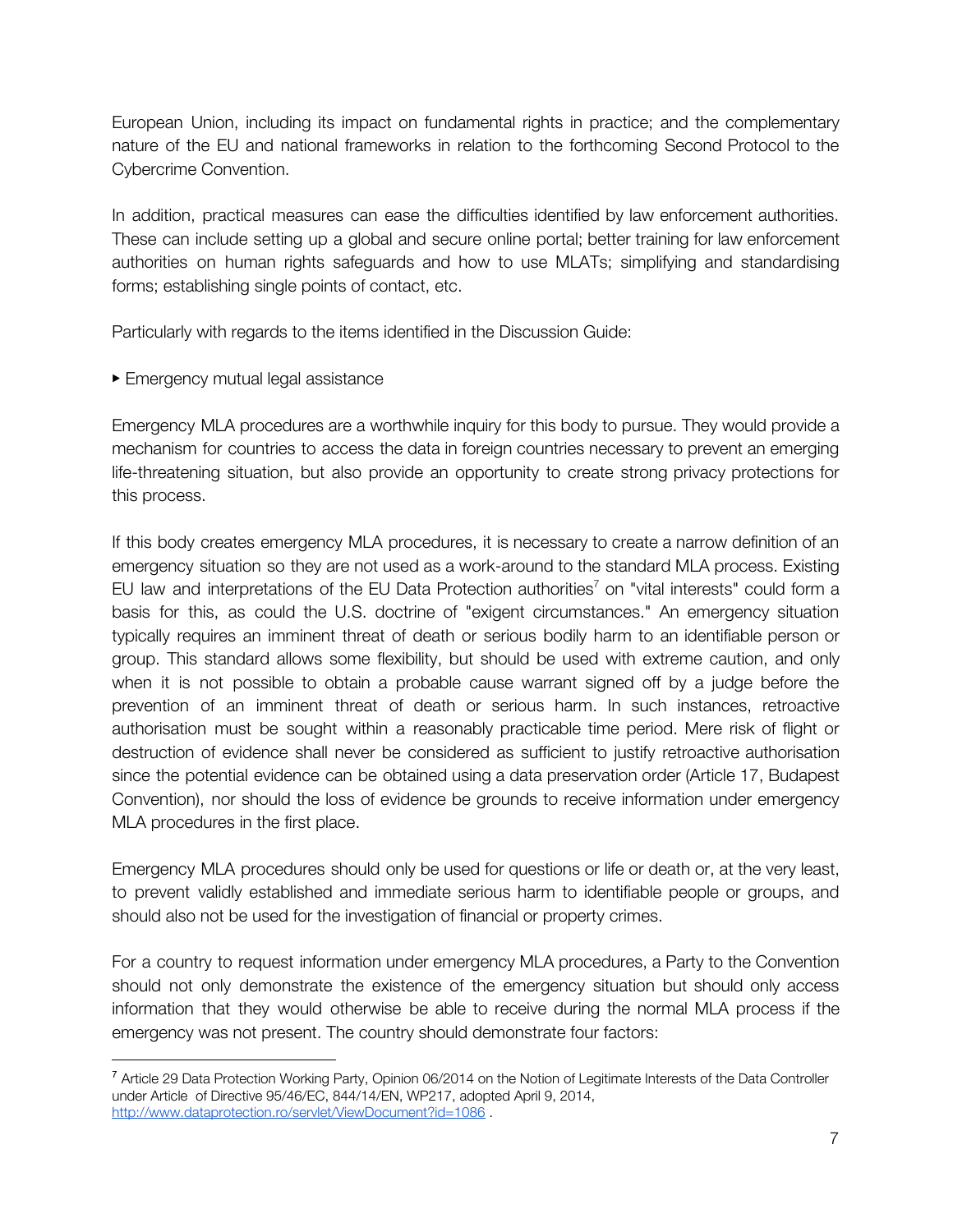- There are reasonable grounds to believe an immediate risk of danger to human life or serious bodily harm to an identifiable person or group;
- Access to information stored in another country is necessary to prevent that serious harm;
- There is not time, with due diligence, to use the standard MLA process;
- There are grounds to believe that the requesting Party would be able to access the information through the standard MLA process.

Emergency mechanisms raise serious potential for abuse in transborder contexts. The basis for an emergency MLA must be established in sworn statements, and there must be accountability mechanisms for misuse of these procedures. These accountability mechanisms could include penalties for blatant or systemic misuse of emergency powers by a Party to the Convention.

An auditing process should also be in place. After receiving information from an internet service provider through an emergency MLA procedure, the Parties should then submit an MLA request through standard procedures to ensure that grounds existed for access to that information. In the case where a country is denied access to that information under a standard MLA request, all information received during the emergency MLA procedures should be deleted once the danger has passed and cannot be used for future investigatory or prosecution purposes. To further ensure emergency procedures are not being abused, the requesting state should leave a paper trail to facilitate this audit process.

Statistical and qualitative reporting on the volume of emergency requests should be published by both requesting and responding Parties on an annual basis. While this should be the case for all manner of MLA procedures, it is particularly vital for emergency mechanisms given their potential for over-reach.

- ▶ Language of requests
- ▶ Audio/video hearings

These can be practical solutions to ease some difficulties identified in MLA processes. We reserve these points to other stakeholders with expertise on these issues, as these two items would fall outside our scope of work.

▶ Joint investigation teams.

Joint investigation teams can render investigations more effective. However, these are only acceptable provided they respect basic principles of international law. As already stated, in practice, this means that the way in which joint intelligence task forces work (such as the NSA-GCHQ joint bases) should not be replicated on the law enforcement level.<sup>8</sup> Legal safeguards

<sup>&</sup>lt;sup>8</sup> Global Civil Society Submission to the Council of Europe, "Comments and Suggestions on the Terms of Reference for Drafting the Secodn Optional Protocol to the Cybercrime Convention", September 8, 2017, [https://edri.org/files/surveillance/cybercrime\\_2ndprotocol\\_globalsubmission\\_e-evidence\\_20170908.pdf](https://edri.org/files/surveillance/cybercrime_2ndprotocol_globalsubmission_e-evidence_20170908.pdf)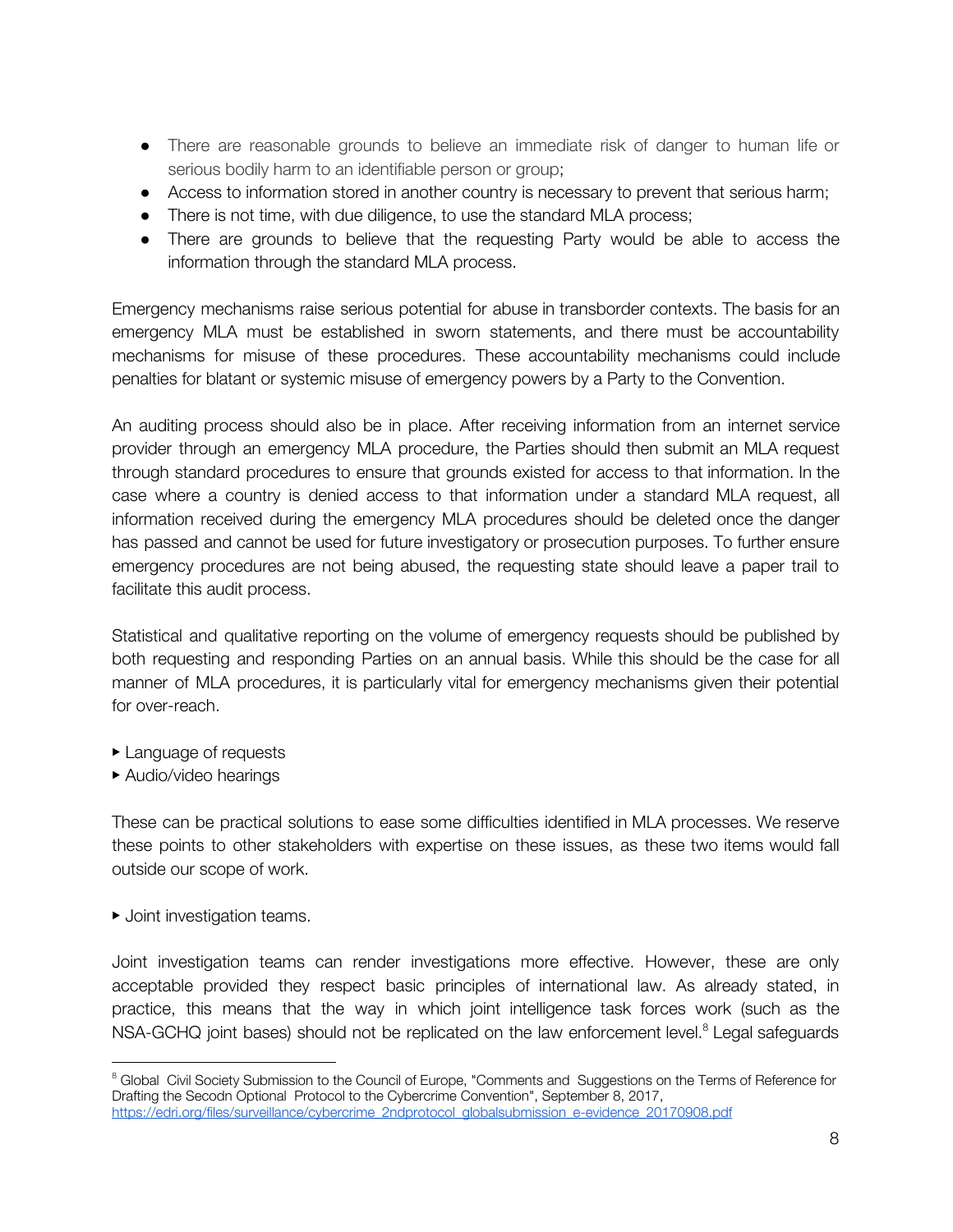should be implemented to protect against risks of a joint task force, such as when one country attempts to bypass domestic safeguards. Additional oversight could include joint due diligence, obligations of clear logging and monitoring and public reporting, in order to ensure that accountability.

## **Supporting Documentation:**

- Global Civil Society Submission to the Council of Europe, "Comments and Suggestions on the Terms of Reference for Drafting the Second Optional Protocol to the Cybercrime Convention", September 8, 2017[,](https://edri.org/files/surveillance/cybercrime_2ndprotocol_globalsubmission_e-evidence_20170908.pdf) [https://edri.org/files/surveillance/cybercrime\\_2ndprotocol\\_globalsubmission\\_e-evidence\\_20](https://edri.org/files/surveillance/cybercrime_2ndprotocol_globalsubmission_e-evidence_20170908.pdf) [170908.pdf](https://edri.org/files/surveillance/cybercrime_2ndprotocol_globalsubmission_e-evidence_20170908.pdf)
- Article 29 Data Protection Working Party, Opinion 06/2014 on the Notion of Legitimate Interests of the Data Controller under Article of Directive 95/46/EC, 844/14/EN, WP217, adopted April 9, 2014, <http://www.dataprotection.ro/servlet/ViewDocument?id=1086>

## **3.3. Direct cooperation with providers across jurisdictions**

## **c Questions: Can current practices by US providers be generalised in a Protocol?**

## **i. With regard to subscriber information?**

▶ Voluntary disclosure [of subscriber information] by service providers

We acknowledge that direct cooperation between Parties and service providers outside those Parties' respective territories can—in appropriate circumstances—have benefits to all involved. However, the current practices by U.S. providers cannot be generalised for inclusion in a Protocol.

As noted in the Discussion Guide, U.S. providers are governed in their scope of voluntary cooperation by the Electronic Communications Privacy Act ("ECPA"), 18 U.S.C. § 2702. Section 2702 permits providers to voluntarily disclose non-content data to persons other than "to any governmental entity." *Id*. Due to the way "governmental entity" is defined in section 2711, only U.S. federal, state, and local entities are considered governmental; foreign states are not.

Because ECPA was drafted more than 30 years ago, it may be that the drafters simply did not anticipate foreign government requests to US based providers, who at the time generally provided local service to local users. Indeed, the current functioning of ECPA results in providers being permitted to voluntarily turn over non-content data to certain non-U.S. government entities but being prohibited to do so to U.S. government entities.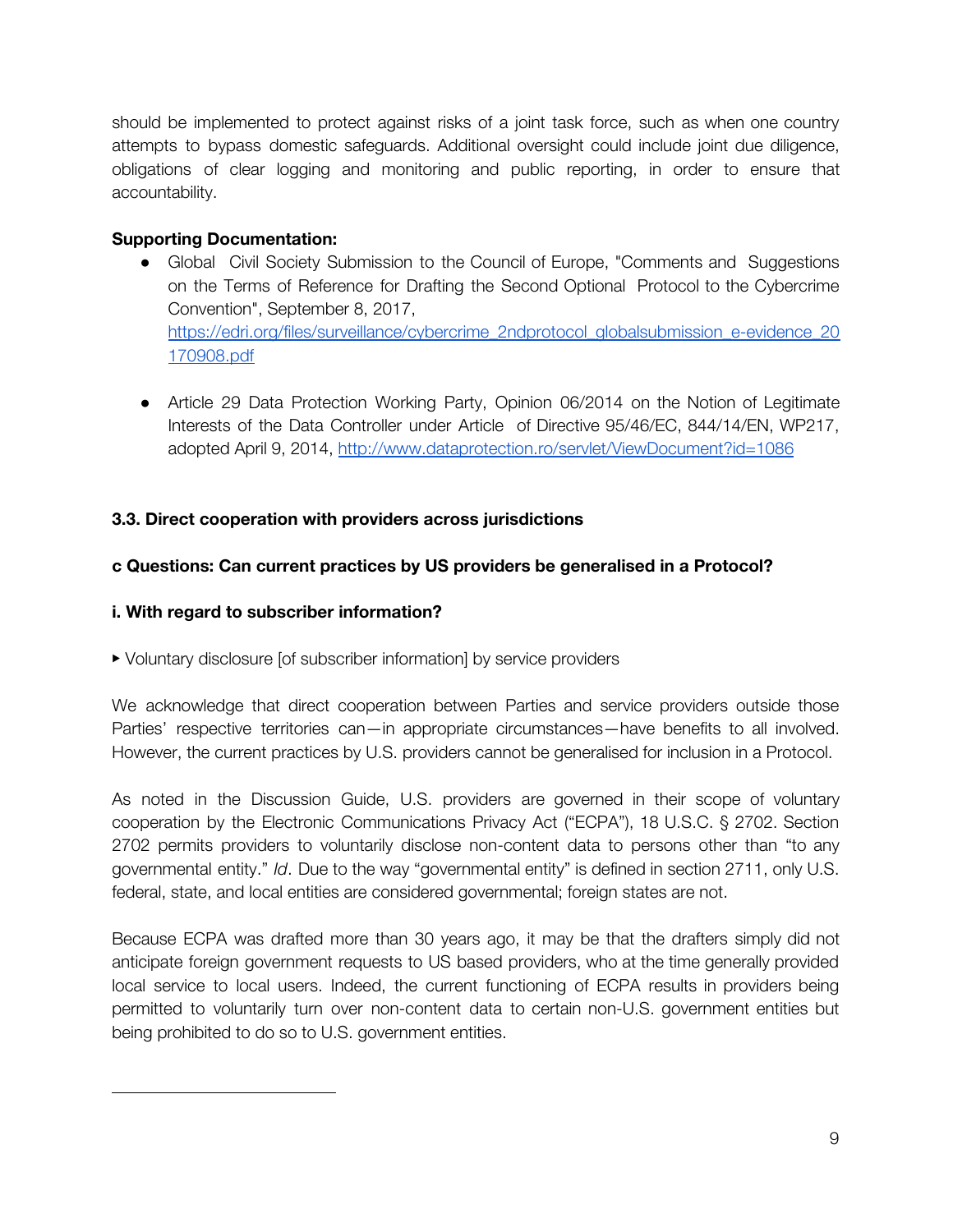But beyond the uneven application of U.S. law that allows non-U.S. law enforcement to request non-content data outside of the MLAT process, generalising U.S. providers' practice would be inconsistent with the domestic frameworks of several Parties. For instance, in 2014 the Supreme Court of Canada has ruled that it is a violation of Section 8 of the Canadian *Charter of Rights and Freedoms* for a Canadian provider to disclose subscriber data to any entity without prior judicial authorisation. *See R. v. Spencer*, 2014 SCC 43, [2014] S.C.R. 212.

In its decision, Canada's highest court recognised the importance of online anonymity to maintaining the constitutionally protected right to privacy in the digital era. The decision specifically held that individuals can reasonably expect that the state will not seek to identify their otherwise anonymous online activity by asking their Internet Service Provider to voluntarily disclose their subscriber data. Further, Canadian law enforcement cannot ask ISPs to voluntarily identify customers associated with anonymous online activity. Also, Canada's federal data protection statute, PIPEDA, was held to prevent ISPs from voluntarily identifying customers associated with anonymous online activity. The typical identification scenario at issue in *Spencer*—disclosing the name and address of a customer whose IP address is associated with known anonymous online activity—is now only effectively permitted where a production order is issued by a court or in emergency situations.

This decision is in line with a growing trend around the world recognising the greater sensitivity demanded by online anonymity. In his seminal report on encryption and anonymity, David Kaye, the UN Special Rapporteur on the promotion and protection of the right to freedom of opinion and expression, highlighted the importance that online anonymity plays in furthering free expression in digital contexts (A/HRC/29/32, paras 47 et seq). More recently, the Fourth Section of the European Court of Human Rights held that the human right to private life encompasses an individual's interest in having her identity with respect to her online activity protected (*Benedik v Slovenia*, App No 62357/14, April 24, 2018 (ECtHR 4th Section), para 119) and that individuals maintained a reasonable expectation that their otherwise anonymous online activity will remain anonymous, even where the individual takes no steps to shield her/his IP address from third parties. Compelling an ISP to identify its customer was held to be "manifestly inappropriate" in this context, as the mechanism relied upon offered "virtually no protection from arbitrary interference" with the right to privacy (para 129). The ECtHR stopped short of being clearer about requiring a court order in all contexts where subscriber data is obtained, but *Benedik v Slovenia* further cements a growing recognition of the important anonymity interests inherent in subscriber data. We further note that in doing so, the ECtHR specifically considered the Budapest Convention and emphasised that, pursuant to Article 15 thereof, data access under the Convention must be "appropriate" in view of the nature of the procedure or power concerned (paras. 126 - 129).

Because current law regarding the ability of providers to voluntarily provide subscriber and non-content data varies widely, and current US practice is less rights-protective than some Parties' law, we urge that no legal provisions in the Protocol be adopted to generalise US practice.

#### **ii. For disclosure of other data in emergency situations?**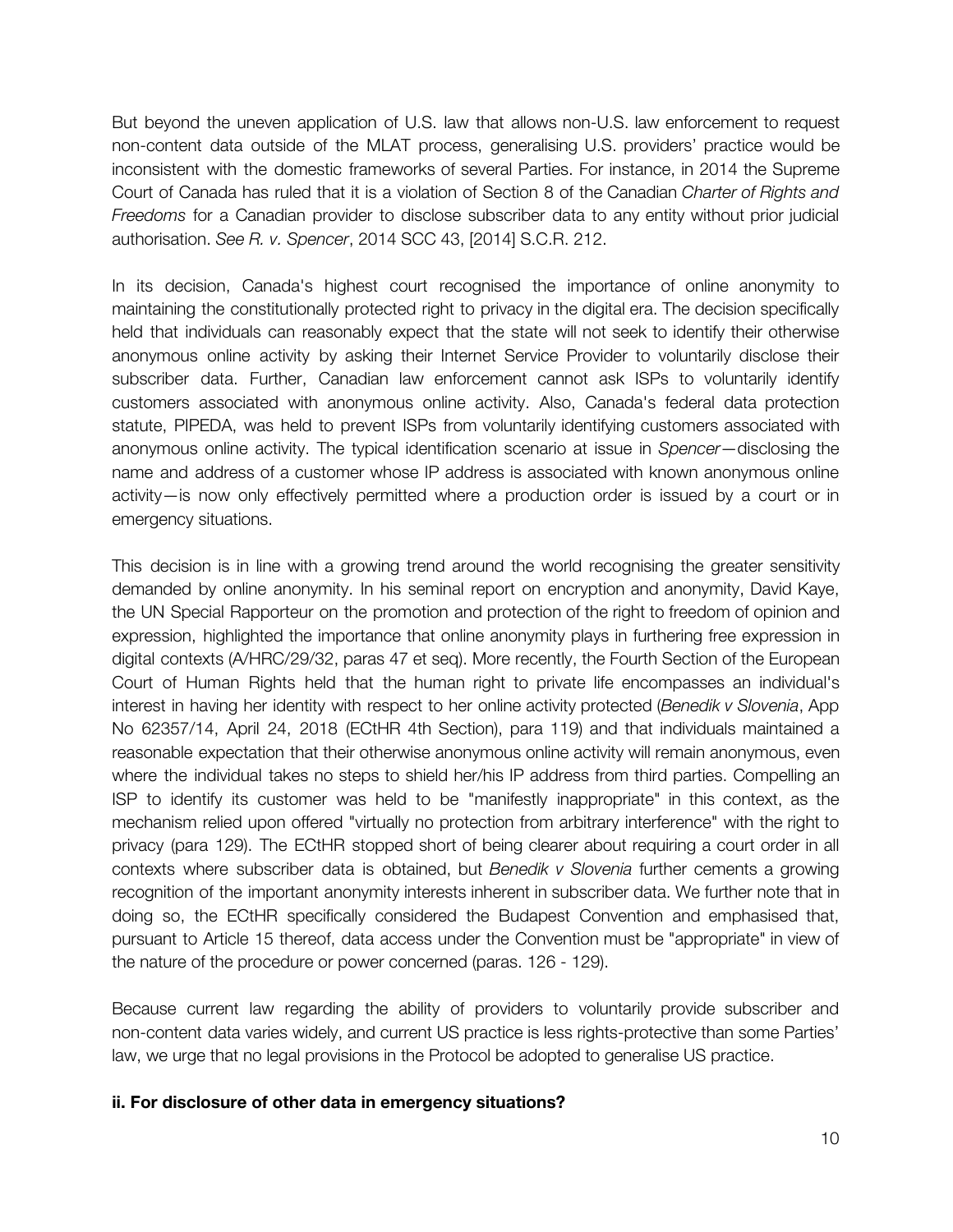See our response to 3.2.

#### **Supporting Documentation:**

- David Kaye, Report of the Special Rapporteur on the Promotion and Protection of the Right to Freedom of Opinion and Expression, A/HRC/29/32, May 22, 2015[,](https://www.ohchr.org/EN/HRBodies/HRC/RegularSessions/Session29/Pages/ListReports.aspx) [https://www.ohchr.org/EN/HRBodies/HRC/RegularSessions/Session29/Pages/ListReports](https://www.ohchr.org/EN/HRBodies/HRC/RegularSessions/Session29/Pages/ListReports.aspx) [.aspx](https://www.ohchr.org/EN/HRBodies/HRC/RegularSessions/Session29/Pages/ListReports.aspx)
- *Benedik v Slovenia*, App No 62357/14, April 24, 2018 (ECtHR 4th Section) <http://www.bailii.org/eu/cases/ECHR/2018/363.html>
- *R v Spencer*, 2014 SCC 43, [2014] S.C.R. 212, <https://scc-csc.lexum.com/scc-csc/scc-csc/en/item/14233/index.do>
- Tamir Israel, "Subscriber Data in Canada: Backgrounder", March 3, 2017, *CIPPIC*[,](https://cippic.ca/uploads/20170303-Subscriber_data_in_Canada-Backgrounder.pdf) [https://cippic.ca/uploads/20170303-Subscriber\\_data\\_in\\_Canada-Backgrounder.pdf](https://cippic.ca/uploads/20170303-Subscriber_data_in_Canada-Backgrounder.pdf)
- Tamir Israel & Christopher Parsons, "Digital Anonymity & Subscriber Identification Revisited… Yet Again", October 6, 2016, *The Citizen Lab / CIPPIC*[,](https://citizenlab.org/wp-content/uploads/2016/10/20161005-CNSCI-RevisitingAnonymityYetAgain.pdf) [https://citizenlab.org/wp-content/uploads/2016/10/20161005-CNSCI-RevisitingAnonymity](https://citizenlab.org/wp-content/uploads/2016/10/20161005-CNSCI-RevisitingAnonymityYetAgain.pdf) [YetAgain.pdf](https://citizenlab.org/wp-content/uploads/2016/10/20161005-CNSCI-RevisitingAnonymityYetAgain.pdf)

**d Question: What rules/regulations or other factors prevent providers from voluntarily disclosing subscriber information to criminal justice authorities from other jurisdictions?** See our responses to 3.3 c i.

## **e Questions: Connecting factors: in what circumstances may service providers be subject to a domestic production order?**

Extraterritorial jurisdiction has been traditionally defined by domestic law. The various approaches to jurisdiction among Parties have different bases, as recognised by the three "connecting factors" listed in the Discussion Guide, namely:

i. "Real and substantial connection" to a Party;

- ii. Offering a service in the territory of a Party;
- iii. Or otherwise "established" in the Party.

Those various approaches resist reconciliation into a single global rule.

The question of under which circumstances a private entity may be subject to a domestic order has ramifications far beyond access to cloud data, e.g., copyright, trade law, tort law, labor and environmental law, etc. We urge that this body refrain from entering the briar patch that is the topic of cross-border jurisdiction in the limited context of the Cybercrime Convention Committee.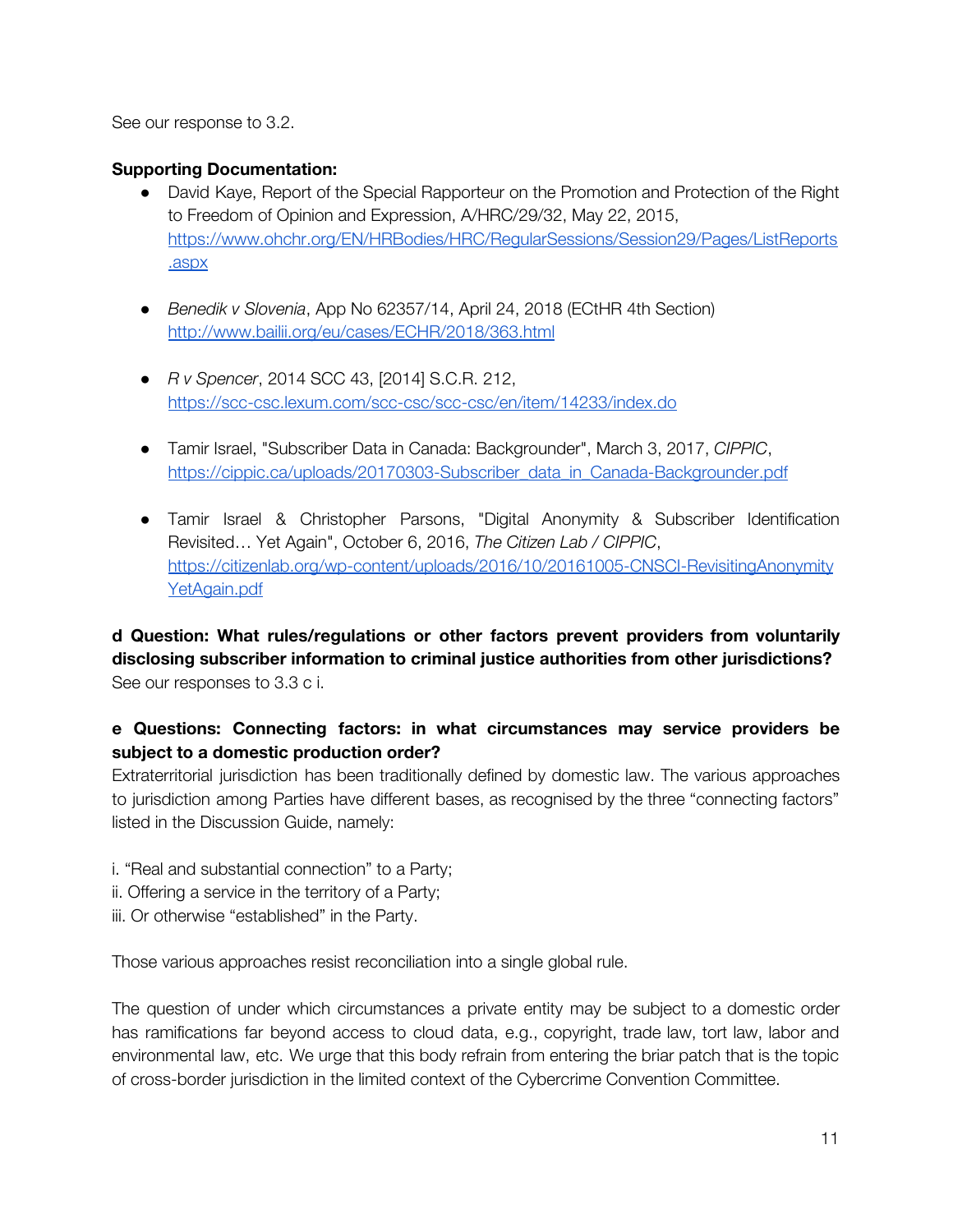## **f Questions regarding data protection and other safeguards for voluntary disclosure:**

## **i. Which data protection and other safeguards apply:**

## **● Legal framework of country of service provider?**

The principle of purpose limitation (GDPR article 5 1, b ) must be respected as detailed in Article 5 of Convention 108. This states that data can only be stored for specified and legitimate purposes "and not used in a way incompatible with these purposes." The Convention's explanatory memorandum explains that "it should not be allowed to store data for undefined purposes."

It is clear that voluntary processing of data for law enforcement purposes is not compatible with the original data collection.

As a result, specific national law is needed for access to data, whose provisions would need to be in force and to comply fully with Articles 8 and 10 of the European Convention on Human Rights.

Such specific national law is a restriction on the right to privacy and freedom of expression and therefore needs to be "necessary in a democratic society" (Articles 8 and 10 of the ECHR) and, simultaneously, not sufficiently necessary to require a disclosure *obligation*.

Only in the most extreme cases should the data subject not be informed of the processing of the data.

## **● Legal framework of country of requesting criminal justice authority?**

The requesting Party would obviously have to show a demonstrable nexus to the data being collected. The requesting Party must have an obligation to demonstrate that nexus at the request of the country of the service provider and the country where the data is stored. It would need to have domestic laws in place which would permit the disclosure and use of the data for the purposes in question as well as robust rules on informing the data subject that the data has been used in this way.

## **● Legal framework of country where data is stored?**

As per the rules on the legal framework of the service provider.

## **● Legal framework of country of data subject?**

All data subjects should be assured that they will be informed of their data being accessed at the earliest possible moment.

## **● What if several countries are involved?**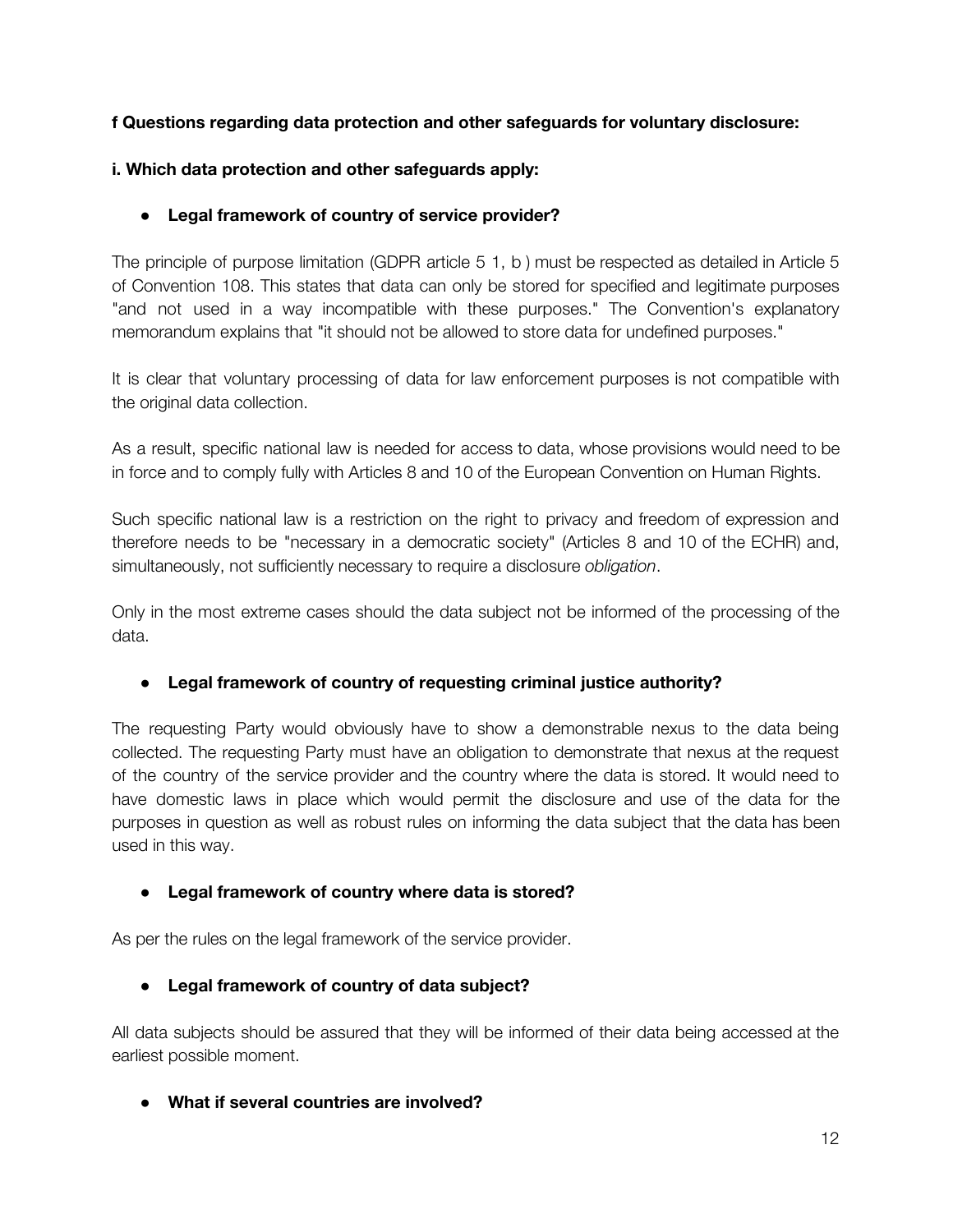We reserve comment on this point.

## **ii. On the part of the service provider as the data controller under European legal frameworks:**

**● What conditions precisely have to be met to permit disclosure and which are the applicable provisions of the GDPR or Convention 108?**

Under the GDPR a specific legal basis would be needed for processing the data for an entirely different purpose from the one for which it was collected (in line with the basic principle of purpose limitation). Article 6 of the GDPR provides five specific and one general grounds for data processing, none of which would, without specific legislation, be appropriate in this context. We believe that Convention 108 should be understood in the same sense.

## **● What would be considered a sufficient legal basis under the GDPR or Convention 108?**

A specific legal instrument would be needed to permit this. However, there is a logical contradiction between a disclosure that would be both "voluntary" and also "necessary in a democratic society," in line with Articles 8 and 10 of the European Convention on Human Rights.

As explained by the Article 29 Working Party Opinion 06/2014 and eloquently by the Court of Justice of the EU in its Opinion 01/15, $^9$  restrictions need to be provided for by law and, crucially, in paragraph 139, "*the requirement that any limitation on the exercise of fundamental rights must be provided for by law implies that the legal basis which permits the interference with those rights must itself define the scope of the limitation on the exercise of the right concerned.*" This concept is absolutely fundamental.

# **● What constitutes a "legitimate interest" (Article 6.1.(f) GDPR) of a service provider in this context?**

Legitimate interest is not an appropriate legal basis for "voluntary" disclosure of data to the authorities of a foreign government. It does not appear to us to permit another interpretation. As explained in the WP29 Opinion 06/2014, $10$  a specific legal basis is needed for processing personal

<sup>9</sup> Article 29 Data Protection Working Party, Opinion 06/2014 on the Notion of Legitimate Interests of the Data Controller under Article of Directive 95/46/EC, 844/14/EN, WP217, adopted April 9, 2014,

[http://www.dataprotection.ro/servlet/ViewDocument?id=1086;](http://www.dataprotection.ro/servlet/ViewDocument?id=1086) Opinion 01/15, Re Draft Agreement Between Canada and the European Union - Transfer of Passenger Name Record data from the European Union to Canada, July 26, 2017 (CJEU Grand Chamber).

<sup>&</sup>lt;sup>10</sup> Article 29 Data Protection Working Party, Opinion 06/2014 on the Notion of Legitimate Interests of the Data Controller under Article of Directive 95/46/EC, 844/14/EN, WP217, adopted April 9, 2014, <http://www.dataprotection.ro/servlet/ViewDocument?id=1086>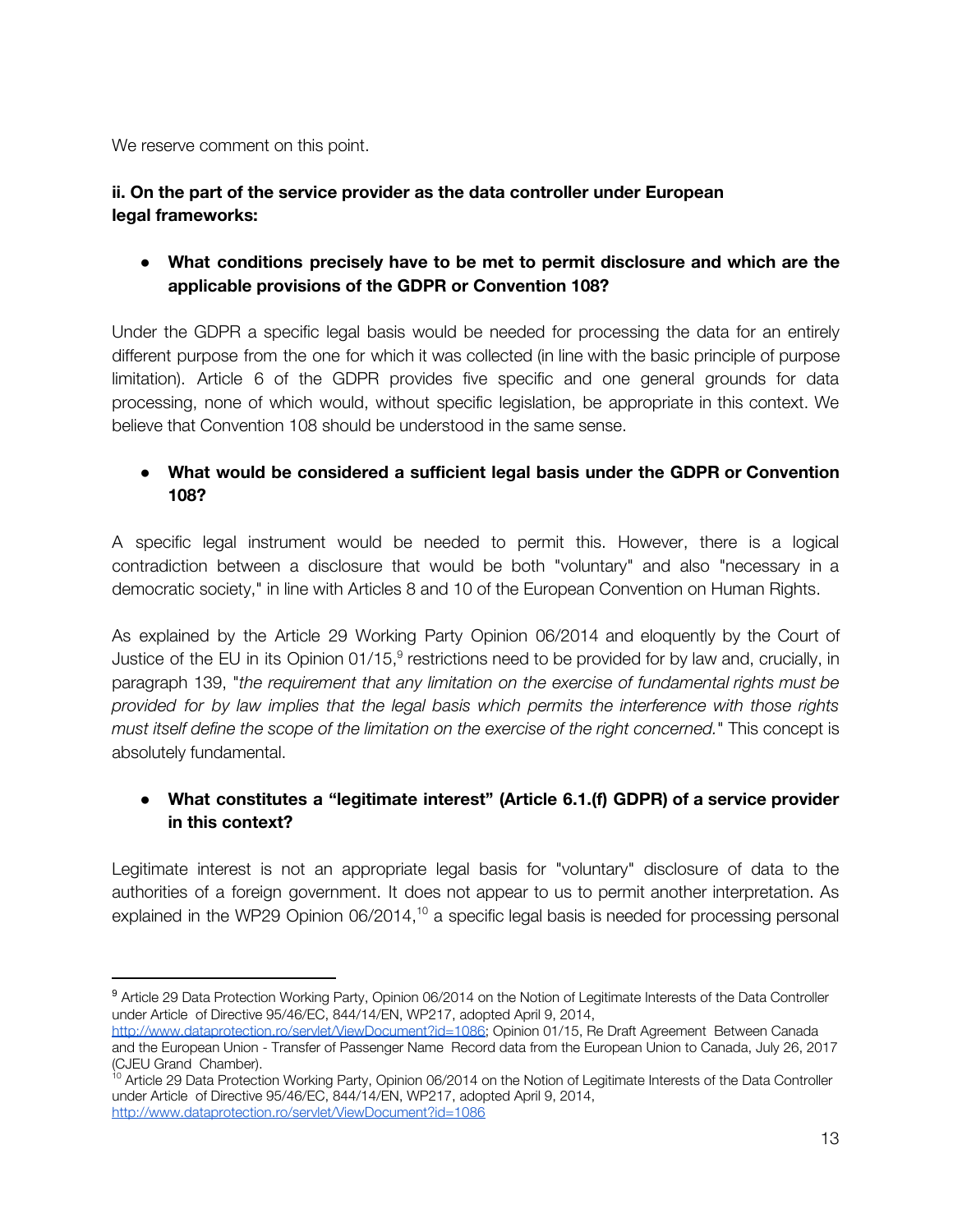data and "[F]urther, the legal obligation itself must be sufficiently clear as to the processing of personal data it requires."

## **● What are requirements for disclosure/transfers of subscriber information to "third countries"?**

This question appears to be fully addressed by the other questions in this section.

# **● Would the derogations of Article 49 GDPR – such as Article 49.1 (f) – apply if data is required in a specific criminal investigation?**

A criminal investigation would normally apply to crimes that have already been committed. The above mentioned Article 29 Working Party makes it clear that this wording needs to be understood very narrowly. A vital interest that would be "essential for the life of the data subject or that of another natural person" appears to be a highly unusual circumstance that should not be provided for in an instrument such as the one that is currently under negotiation.

## **● What is the meaning of Article 48 GDPR?**

Countries should not be permitted (this was nicknamed the "anti-FISA" provision by the Financial Times) to grant themselves the right to unilaterally gain access to data in other countries without a clear, robust legal framework.

## **iii. In the requesting country (that is, in the country of destination of data):**

## **● What conditions precisely have to be met to permit transfer to this country and which are the applicable provisions of the GDPR or Convention 108?**

Data cannot voluntarily be disclosed to the law enforcement authorities of foreign countries under the GDPR and Convention 108.

## **iv. What data protection and other safeguards must be met for the voluntary disclosure of data in other jurisdictions?**

A specific legal instrument would be needed to permit this. However, there is a logical contradiction between a disclosure that would be both "voluntary", and also "necessary in a democratic society," in line with Articles 8 and 10 of the European Convention on Human Rights.

▶ Preservation of data by service providers

## **Brief review of current practices.**

▶ Mandatory Preservation Orders for Stored and Traffic Data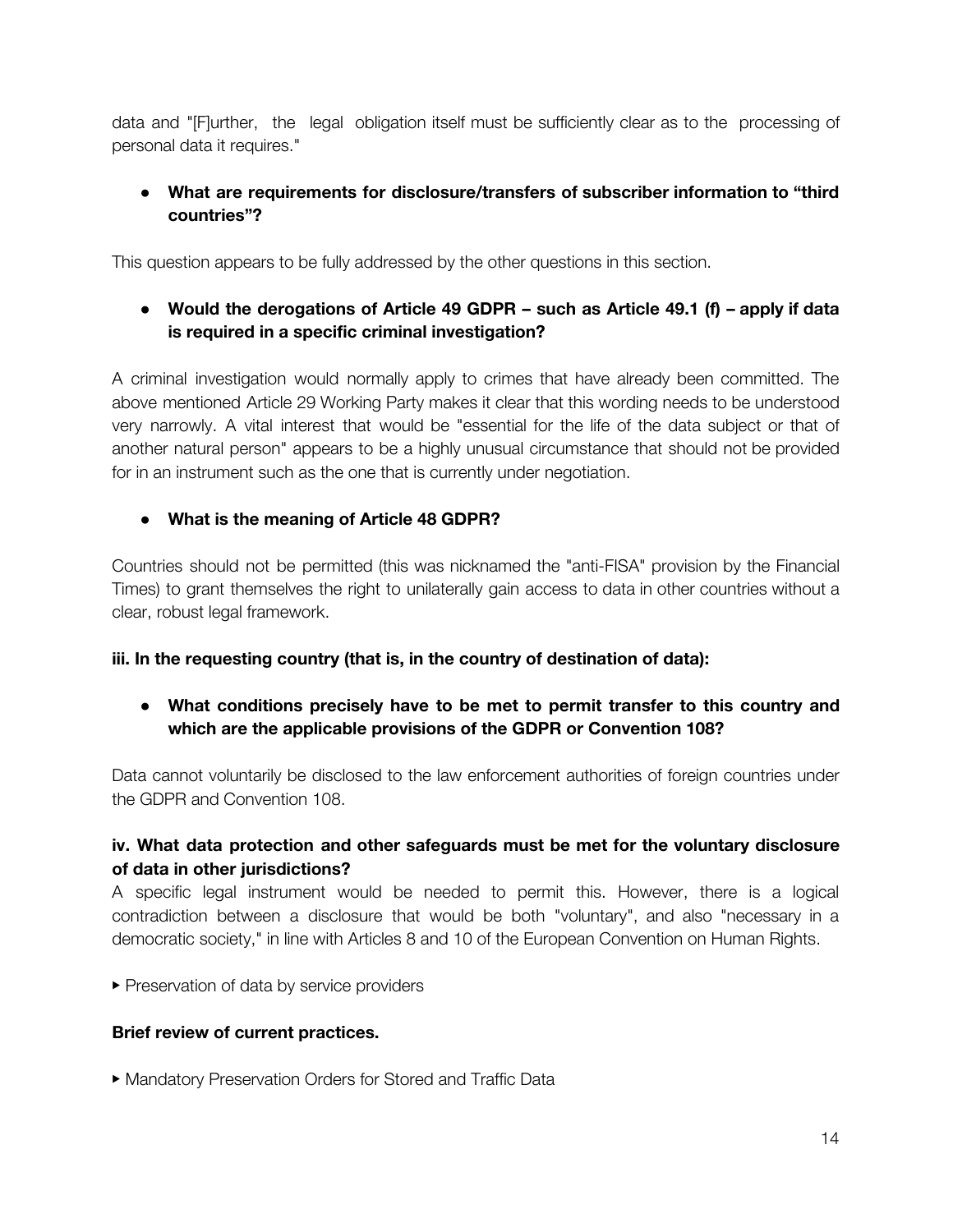We believe it's important to address the topic on mandatory preservation orders since those provisions have been included in the EU proposals on e-evidence. 11

While the Budapest Convention itself foresees targeted preservation orders in Articles 16 (stored data), 17 (traffic data), 29 (expedited), and 30 (expedited disclosure of preserved traffic data) to be issued and assessed on a case-by-case basis, many States Parties have failed to implement those provisions. Facilitating compliance with these obligations amongst existing State Parties should be addressed prior to the adoption of any new mechanism for facilitating transborder preservation.

We would like to further caution that while the Budapest Convention envisions a distinction between orders forcing service providers to preserve data they have already collected and orders aimed at forcing service providers to intercept and record data in real time, there are not enough safeguards to prevent the misuse of proactive or 'ongoing' preservation orders, which could end up undermining this distinction.

In the U.S., for example, courts have determined that the preservation power cannot proactively compel service providers to preserve data such as email or text messages that are not yet in their possession or control at the time the order is issued or received.<sup>12</sup> Proactive preservation forces service providers to record data they would never have otherwise retained, effectively bypassing legal protections in place for real-time electronic interceptions. As the US Department of Justice (DOJ) notes in its manual on seizing electronic evidence, preservation orders:

> "...should not be used prospectively to order providers to preserve records not yet created. If agents want providers to record information about future electronic communications, they should comply with the electronic surveillance statutes..."<sup>13</sup>

While we generally warn against the inclusion of any additional mechanisms for preservation in the Second Protocol, if any such addition were to be made it must be clear that it may only be used to compel preservation of data already under the non-ephemeral possession or control of the service provider at the time the preservation order in question is issued, that it be limited in time, and that it comply with human rights law principles.

## **Supporting Documentation:**

• Article 29 Data Protection Working Party, Opinion 06/2014 on the Notion of Legitimate Interests of the Data Controller under Article of Directive 95/46/EC, 844/14/EN, WP217, adopted April 9, 2014, <http://www.dataprotection.ro/servlet/ViewDocument?id=1086>

<sup>12</sup> *US v Warshak*, (2010), 631 F.3d 266, (US 6th Circuit), [https://caselaw.findlaw.com/us-6th-circuit/1548071.html.](https://caselaw.findlaw.com/us-6th-circuit/1548071.html)

<sup>&</sup>lt;sup>11</sup> Regulation on European Production and Preservation Orders for electronic evidence in criminal matters, COM/2018/225 Final, April 17, 2018, Explanatory Report, https://eur-lex.europa.eu/legal-content/EN/TXT/?gid=1524129181403&uri=COM:2018:225:FIN.

<sup>&</sup>lt;sup>13</sup> United States, Department of Justice, Computer Crime and Intellectual Property Section Criminal Division, "Searching and Seizing Computers and Obtaining Electronic Evidence in Criminal Investigations", *Office of Legal Education Executive Office for United States Attorneys*,

[https://www.justice.gov/sites/default/files/criminal-ccips/legacy/2015/01/14/ssmanual2009.pdf,](https://www.justice.gov/sites/default/files/criminal-ccips/legacy/2015/01/14/ssmanual2009.pdf) p 140.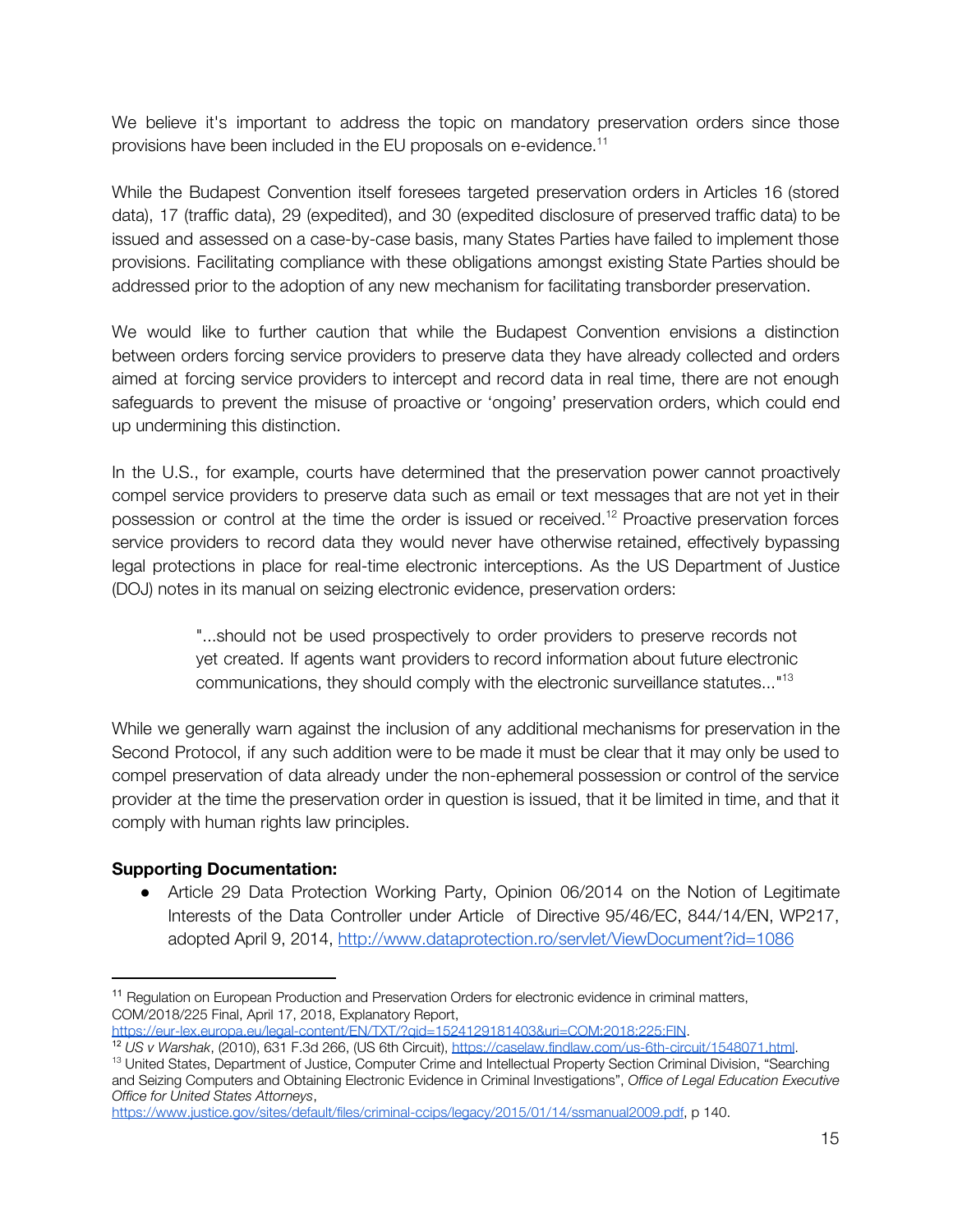- Regulation on European Production and Preservation Orders for electronic evidence in criminal matters, COM/2018/225 Final, April 17, 2018, Explanatory Report, [https://eur-lex.europa.eu/legal-content/EN/TXT/?qid=1524129181403&uri=COM:2018:225](https://eur-lex.europa.eu/legal-content/EN/TXT/?qid=1524129181403&uri=COM:2018:225:FIN) [:FIN](https://eur-lex.europa.eu/legal-content/EN/TXT/?qid=1524129181403&uri=COM:2018:225:FIN)
- *US v Warshak*, (2010), 631 F.3d 266, (US 6th Circuit), <https://caselaw.findlaw.com/us-6th-circuit/1548071.html>
- United States, Department of Justice, Computer Crime and Intellectual Property Section Criminal Division, "Searching and Seizing Computers and Obtaining Electronic Evidence in Criminal Investigations", *Office of Legal Education Executive Office for United States Attorneys, Searching and Seizing Computers and Obtaining Electronic Evidence in Criminal Investigations*,

[https://www.justice.gov/sites/default/files/criminal-ccips/legacy/2015/01/14/ssmanual2009](https://www.justice.gov/sites/default/files/criminal-ccips/legacy/2015/01/14/ssmanual2009.pdf) [.pdf](https://www.justice.gov/sites/default/files/criminal-ccips/legacy/2015/01/14/ssmanual2009.pdf)

## **g Question: Can current practices by US-providers be generalised in a Protocol?**

▶ Voluntary preservation of data by service providers

Despite a consistent general 'case by case' approach to assessing requests from foreign law enforcement to voluntarily preserve data, current U.S. provider practices are highly varied in their application.<sup>14</sup> For example, Google will preserve indefinitely upon receipt of a signed letter, while Facebook will preserve only 90 days and only pending receipt of formal legal process. At the same time, under U.S. law, specifically the Electronic Communication Privacy Act (ECPA) Section 2703(f), U.S. authorities cannot request voluntary preservation of data from US providers at all.

Given the wide variance in how U.S. providers currently treat foreign data preservation requests, and the U.S. law prohibition on voluntary preservation, we do not believe that U.S. practice can be generalised by the forthcoming Protocol.

# **h Questions: Could such a mandatory regime be envisaged for non-EU countries?**

- ▶ Mandatory production orders
	- Brief overview of European Commission proposals for a European Production and Preservation Order and how this would work within the European Union.

In principle, we would discourage extending the proposed EU regime to non-EU countries as it would be a premature decision. The European Parliament and the Council of the European Union

<sup>&</sup>lt;sup>14</sup> Council of Europe, Cybercrime Convention Committee (T-CY), "Criminal Justice Access to Data in the Cloud: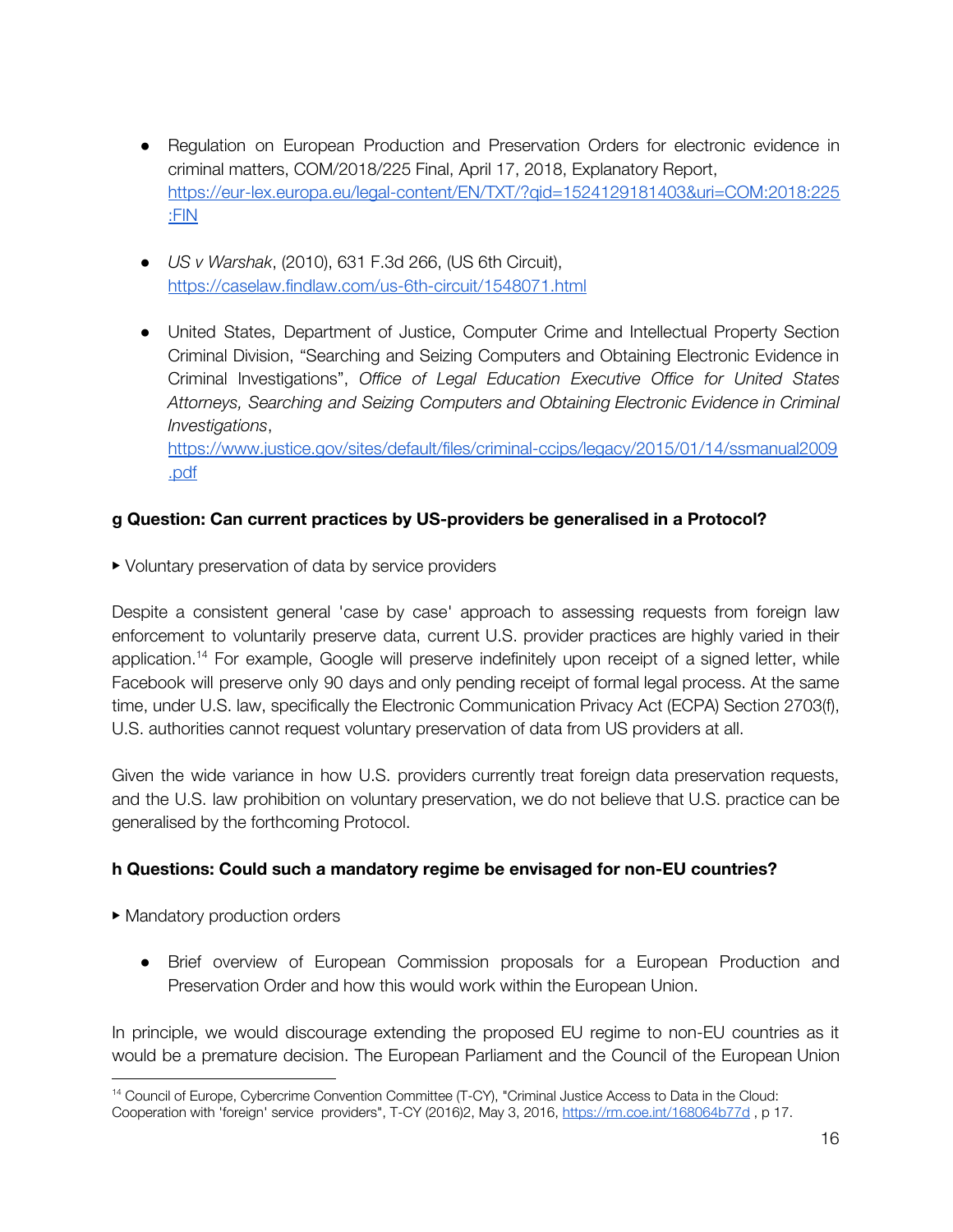still need to express their views, which may mean that the final version may well be significantly different from the European Commission's initial proposal.

On 17 April 2018, the European Commission published two proposals on cross-border access to data:

- 1. A Regulation on cross-border access to and preservation of electronic data held by service providers, thereby respectively proposing the creation of a European Production Order and a European Preservation Order. 15
- 2. A Directive to require service providers to appoint a legal representative within the European Union. 16

The European Union recently created a European Investigation Order Directive (the EIO), which includes provisions on access to electronic data. The EIO replaces "most of the existing laws in a key area of judicial cooperation – the transfer of evidence between Member States [excluding Denmark and Ireland] in criminal cases – by a single new instrument which will make cross-border investigations faster and more efficient". 17

EU Member States had until 22 May 2017 to transpose this instrument. At the time of writing, there are still some countries that have not transposed it.<sup>18</sup> In addition, at the time of writing, the European Commission still has not made an assessment of the use, efficiency and implementation of the EIO, including its impact on fundamental rights in practice and how the safeguards are being respected (or not) in practice. In addition, according to the Commission's proposal, the measures proposed "should not supersede European Investigation Orders" (Recital 61). However, if the draft proposals were adopted as they are, law enforcement would have short-cuts with lower safeguards than current MLATs or the EIO.

Therefore, we consider the presentation of these new instruments to be premature. Data protection authorities and civil society organisations have expressed concerns about these proposals prior to their publication and continue to shape their positions and recommendations now that they have been made public.

<https://eur-lex.europa.eu/legal-content/EN/TXT/?qid=1524129181403&uri=COM:2018:225:FIN>.

<https://eulawanalysis.blogspot.be/2014/05/the-european-investigation-order-new.html>.

https://www.ein-crimiust.europa.eu/ein/EJN\_Library\_StatusOfImpByCat.aspx?CategoryId=120.

<sup>&</sup>lt;sup>15</sup> Proposal for a Regulation on European Production and Preservation Orders for electronic evidence in criminal matters, COM/2018/225 Final, April 27, 2018,

<sup>&</sup>lt;sup>16</sup> Proposal for a Directive laying down harmonised rules on the appointment of legal representatives for the purpose of gathering evidence in criminal proceedings, COM/2018/226 Final, April 17, 2018, <https://eur-lex.europa.eu/legal-content/EN/TXT/?qid=1524129181403&uri=COM:2018:226:FIN>.

<sup>&</sup>lt;sup>17</sup> Emilio De Capitani & Steve Peers, "The European Investigation Order: A New Approach to Mutual Recognition in Criminal Matters", May 23, 2014, *EU Law Analysis*,

<sup>&</sup>lt;sup>18</sup> European Judicial Network, Status of the Implementation of Directive 2014/41/EU, Regarding European Investigation Order in Criminal Matters, last accessed on June 20, 2018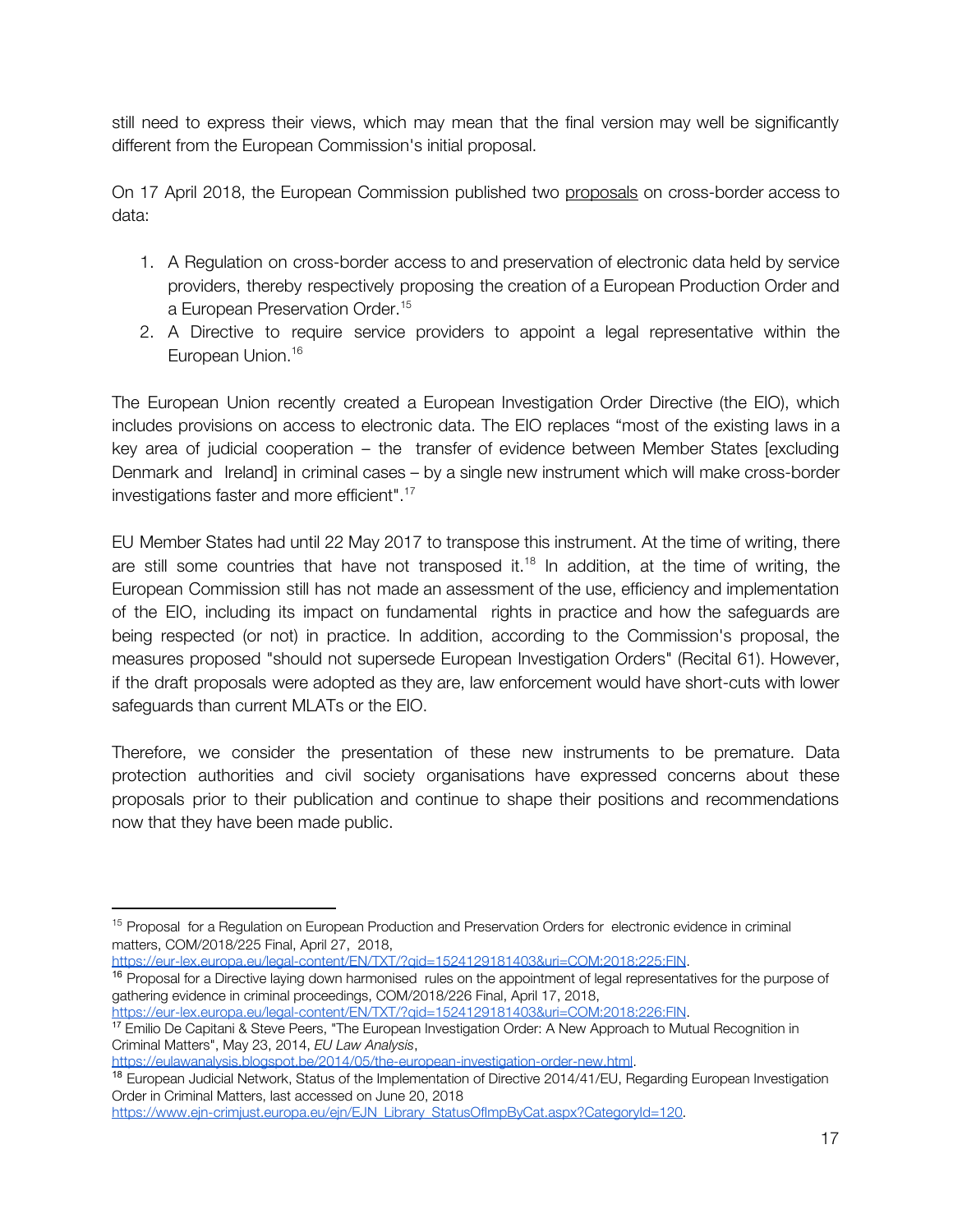We urge the T-CY to be cautious about the European Commission's proposals, as these are not EU law yet, and they are likely to be heavily amended prior to becoming so. We encourage the T-CY to look at other jurisdictions that have higher standards in place to use these discussions as an opportunity to raise human rights standards and avoid a race to the bottom. In particular, we recommend looking at the Canadian system.

## **Supporting Documentation:**

- Council of Europe, Cybercrime Convention Committee (T-CY), "Criminal Justice Access to Data in the Cloud: Cooperation with 'foreign' service providers", T-CY (2016)2, May 3, 2016, <https://rm.coe.int/168064b77d>
- Proposal for a Regulation on European Production and Preservation Orders for electronic evidence in criminal matters, COM/2018/225 Final, April 27, 2018, [https://eur-lex.europa.eu/legal-content/EN/TXT/?qid=1524129181403&uri=COM:2018:225](https://eur-lex.europa.eu/legal-content/EN/TXT/?qid=1524129181403&uri=COM:2018:225:FIN) [:FIN](https://eur-lex.europa.eu/legal-content/EN/TXT/?qid=1524129181403&uri=COM:2018:225:FIN)
- Proposal for a Directive laying down harmonised rules on the appointment of legal representatives for the purpose of gathering evidence in criminal proceedings, COM/2018/226 Final, April 17, 2018, [https://eur-lex.europa.eu/legal-content/EN/TXT/?qid=1524129181403&uri=COM:2018:226](https://eur-lex.europa.eu/legal-content/EN/TXT/?qid=1524129181403&uri=COM:2018:226:FIN) [:FIN](https://eur-lex.europa.eu/legal-content/EN/TXT/?qid=1524129181403&uri=COM:2018:226:FIN)
- Emilio De Capitani & Steve Peers, "The European Investigation Order: A New Approach to Mutual Recognition in Criminal Matters", May 23, 2014, *EU Law Analysis*, <https://eulawanalysis.blogspot.be/2014/05/the-european-investigation-order-new.html>
- Directive 2014/41/EU, Regarding European Investigation Order in Criminal Matters, June 20, 2018, [https://www.ejn-crimjust.europa.eu/ejn/EJN\\_Library\\_StatusOfImpByCat.aspx?CategoryId=](https://www.ejn-crimjust.europa.eu/ejn/EJN_Library_StatusOfImpByCat.aspx?CategoryId=120) [120](https://www.ejn-crimjust.europa.eu/ejn/EJN_Library_StatusOfImpByCat.aspx?CategoryId=120)

# **i. For what type of data? Subscriber information only?**

We strongly discourage the T-CY to consider extending the still highly fluid EU proposal to any type of data. Instead, we encourage the T-CY to follow the Canadian model (recently relied upon by the ECtHR in *Benedik v Slovenia*, App No 62357/14, April 24, 2018 (ECtHR 4th Section)), whereby prior judicial authorisation is needed for subscriber information as well as content. See our response to question 3.3. c for a more complete discussion of subscriber information.

## **ii. What limitations and connecting factors?**

The Commission's proposals need to be understood within an EU framework where there is certain harmonisation of the judicial system, including certain harmonisation of offences, procedural laws, data protection, and privacy legal frameworks. That means that in case the T-CY considers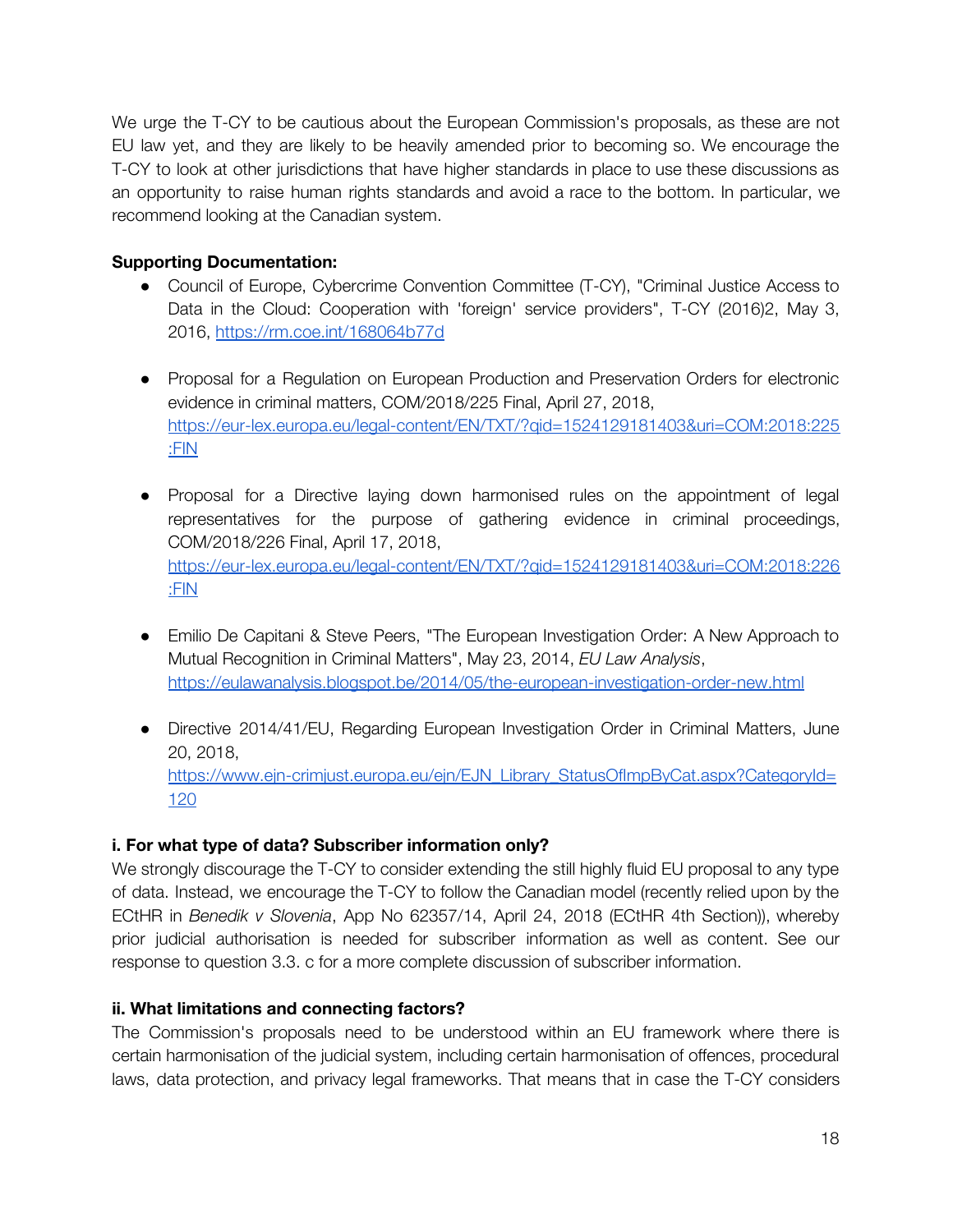the European Commission's approach, it should pay particular attention to the safeguards in which these proposals are made. As a starting point:

- Signatories to the Cybercrime Convention should urgently consider signing and ratifying Convention 108+;
- There should be more work put into bridging the disconnection between domestic laws and human rights law, including case law from the ECtHR and CJEU. Many of the necessary and proportionate principles are based on good case law. 19

It is wise to ask about the European Commission's proposals (in particular the draft Regulation) limitations as we have identified several preliminary points of concern and would like to bring them to your attention for your discussions:

- We question the need for this proposal, not alone for the concerns it raises, but also in view of parallel negotiations on similar topics at the T-CY.
- It covers service providers of all sizes, with very different data architectures and collection practices, and subject to different regulations (Article 2.3), without duly accounting for these differences.
- It contains too many incentives for service providers to over comply, to the detriment of due process and human rights protections. For instance:
	- Providers are exempt from liability if, by complying in "good faith" with European production orders, they do not fulfil their data protection obligations (recital 46);
	- Providers can be held liable if they do not comply, facing sanctions (see, for instance, Articles 13 and 14.10);
	- Providers are given 10 days to produce the data "unless the issuing authority indicates reasons for earlier disclosure" or they need to provide the data within 6 hours in an emergency (Article 9). This element is particularly worrisome from a due process perspective, in contrast with the 120-day legal deadline under the EIO;<sup>20</sup>
	- Providers will only be reimbursed if Member States decide to have reimbursement cost rules (Article 12), which has been heavily criticised by smaller companies.<sup>21</sup>

<sup>&</sup>lt;sup>19</sup> International Principles on the Application of Human Rights to Communications Surveillance (the "Necessary and Proportionate Principles"), [https://necessaryandproportionate.org/.](https://necessaryandproportionate.org/)

<sup>&</sup>lt;sup>20</sup> European Commission, "Cross-border Access to Electronic Evidence: Improving Cross-Border Access to Electronic Evidence", accessed June 27, 2018,

[https://ec.europa.eu/info/policies/justice-and-fundamental-rights/criminal-justice/e-evidence-cross-border-access-electr](https://ec.europa.eu/info/policies/justice-and-fundamental-rights/criminal-justice/e-evidence-cross-border-access-electronic-evidence_en) [onic-evidence\\_en](https://ec.europa.eu/info/policies/justice-and-fundamental-rights/criminal-justice/e-evidence-cross-border-access-electronic-evidence_en).

<sup>21</sup> EuroISPA, "E-Evidence Proposal: EuroISPA Criticises the Privatisation of Law Enforcement", April 17, 2018, *EuroISPA*, <http://www.euroispa.org/e-evidence-proposal-euroispa-criticises-privatisation-law-enforcement/>.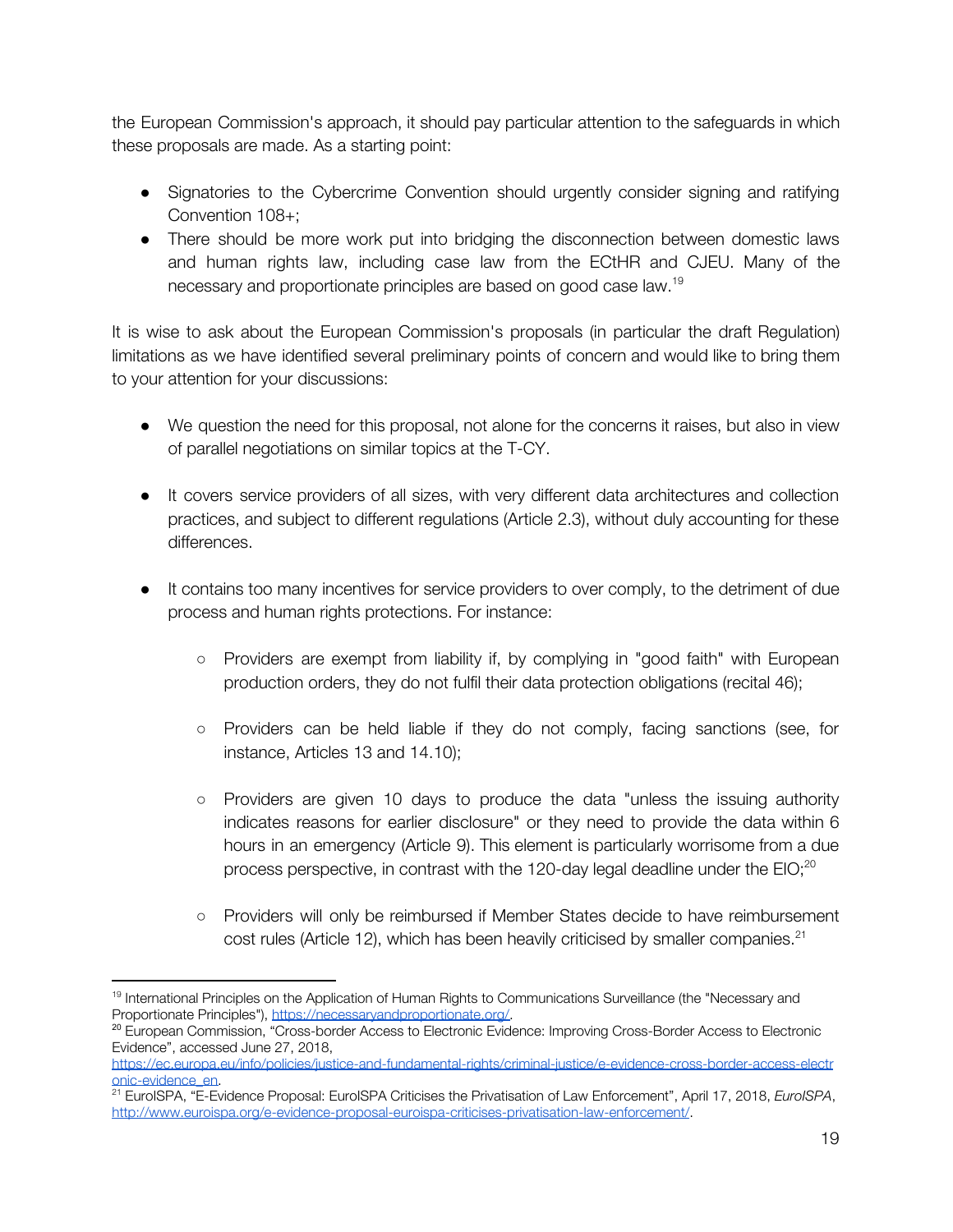- It creates a new categorisation of data that can lead to legal uncertainty (vis-à-vis the categorisation under the Budapest Convention and definitions and categorisation of established case law by the ECtHR and the CJEU) and lead to significant human rights interference. For example, the European Commission defines 'subscriber information' in a very broad way, and it assumes that metadata deserves less protection than other types of data under certain circumstances (Articles 2, 4 and 6). However, it is established knowledge that metadata can be even more revealing than content data.
- According to ECtHR and CJEU case law, prior judicial authorisation is essential. For example, according to the Tele 2 CJEU judgment, "*it is essential that access of the competent national authorities to retained data should, as a general rule, except in cases of validly established urgency, be subject to a prior review carried out either by a court or by an independent administrative body, and that the decision of that court or body should be made following a reasoned request by those authorities submitted, inter alia, within the framework of procedures for the prevention, detection or prosecution of crime (see, by analogy, in relation to Directive 2006/24, the Digital Rights judgment, paragraph 62; see also, by analogy, in relation to Article 8 of the ECHR, ECtHR, 12 January 2016, Szabó and* Vissy *v. Hungary, CE:ECHR:2016:0112JUD003713814, §§ 77 and 80).*"<sup>22</sup> Nevertheless, the EU proposals do not meet this requirement, as orders to produce certain types of data can be done with just the approval of a Prosecutor (Article 4)  $-$  which is not an "independent administrative body" as we understand it. This is contrary to the ECtHR case law in *Benedik v Slovenia*, App No 62357/14, April 24, 2018 (ECtHR 4th Section). This concern goes in line with the recent U.S. Supreme Court Carpenter case, where the Court established that a court-issued warrant is needed for mobile location data based on probable cause. 23
- It lacks dual criminality requirements (as do most MLATs) and goes beyond the U.S. CLOUD Act by not restricting the proposal to serious crimes. In fact, under the proposal, competent authorities can order the production of subscriber data or access data for "all criminal offences" (Article 5.3); and authorities can order the production of data that falls under the definition of "transactional or content data" for crimes of a maximum penalty of at least 3 years, or for *any* crimes "committed by means of an information system," even where such crimes fall below the 3-year threshold (Article 5.4). In practice, this proposal could be used for almost all criminal offences of the criminal codes of EU Member States, regardless of whether a crime is not criminalised or not punished in the same way in another country.

 $^{22}$  Joined Cases C-203/15 and C-698/15, Tele2 Sverige AB v Post-och Telestyrelsen, December 21, 2016 (CJEU Grand Chamber), para 120, emphasis added.

<sup>&</sup>lt;sup>23</sup> Andrew Crocker & Jennifer Lynch, "Victory! Supreme Court Says Fourth Amendment Applies to Cell Phone Tracking", June 22, 2018, *Electronic Frontiers Foundation*,

<https://www.eff.org/deeplinks/2018/06/victory-supreme-court-says-fourth-amendment-applies-cell-phone-tracking>; *United States v Carpenter*, (2018) 585 US \_\_ (Supreme Court of the United States).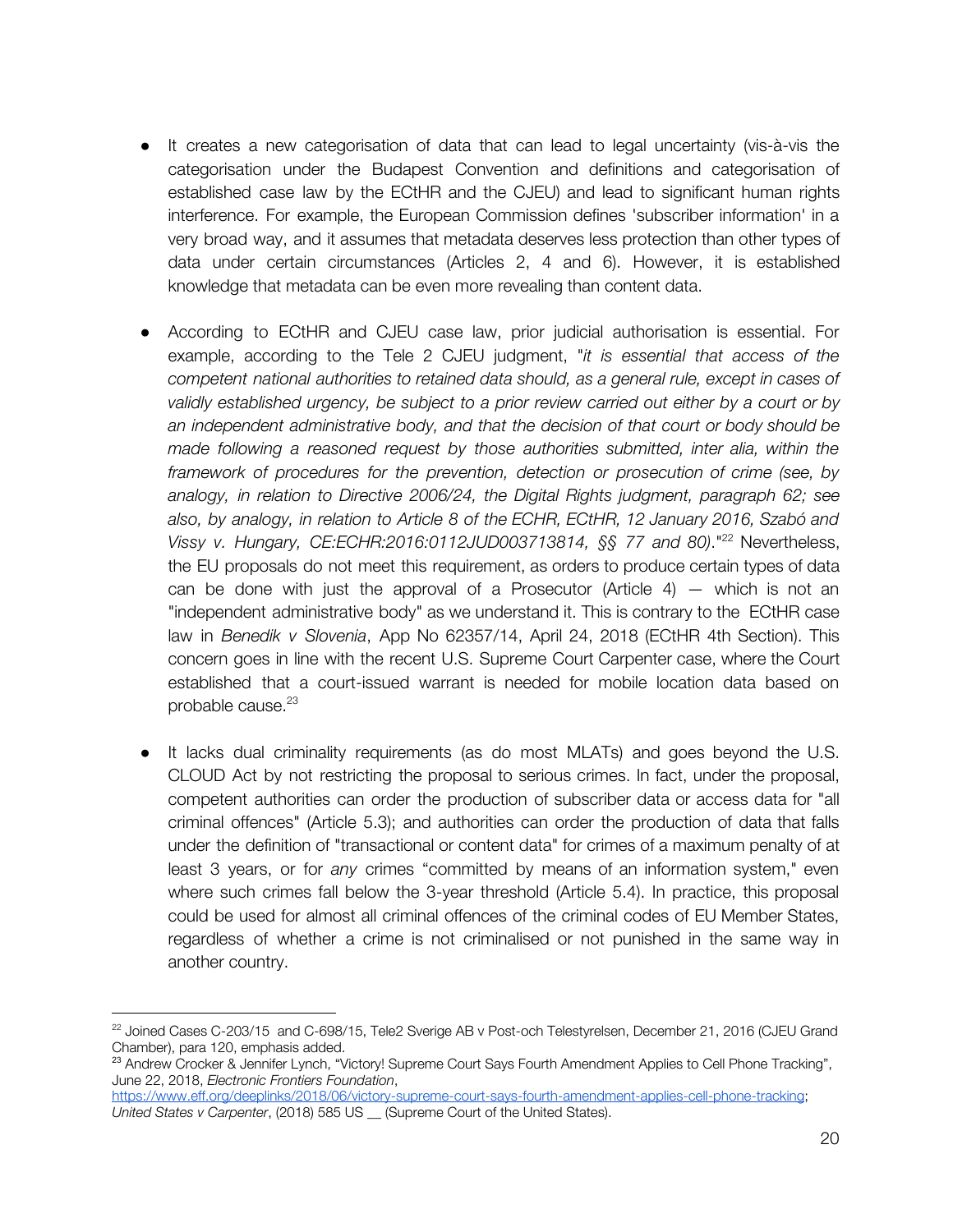- The provision on user notification and confidentiality (Article 11) is very vague, and doesn't contain enough safeguards against abuse. For example, service providers would not receive the underlying orders, but only certificates with very little information (see the Annex to the Regulation). This means, for example, that service providers will not be notified of the exact crime that that is being investigated , or the grounds by which the requesting State has determined the underlying order is necessary and proportionate.<sup>24</sup> In addition, there is no mechanism for service providers to challenge gag orders or any requirement for the authorities to provide a reasoned opinion as to why confidentiality is necessary.
- The fundamental rights safeguards are rather artificial and need more work. For example, service providers can only bring objections to the authority if, "based on the sole information contained in the [certificate], it is apparent that it manifestly violates the Charter or that it is manifestly abusive" (Article 14.4 and 14.5, emphasis added). However, the provider would not have enough elements to consider whether it is appropriate to raise a "manifest" violation of the Charter of Fundamental Rights with the competent authority (see Annex to the Regulation).
- The enforcement authority will only know about whether something is happening in their country if the service provider fails to comply with an order and if the issuing authority decides to "transfer [the order with the certificate] to the competent authority in the enforcing State" (Article 14.1). In addition, the enforcing state's grounds for opposition are very narrowly restricted. On the other hand, the enforcement authority would be linked to where the service provider is established (Article  $2.13$ )  $-$  sometimes without having any interest or connection to that country. Who would protect concerned users? This affects basic principles of international law, such as sovereignty, legal predictability, or respect of human rights.
- The exercise of the rights to remedy and defence are considerably limited especially if the production order is made secret (see Articles 11 and 17). In addition, collateral data access from third parties and notification and remedies to these parties are not considered because this regime is only focused on criminal investigation measures.
- The process for resolving conflicts of laws needs considerable work as it is not very clear and it is limited to national security or defence or to the protection of the fundamental rights of the individuals concerned (Article 15.1).

This is a preliminary, non-exhaustive list of concerns. Yet, based on this preliminary assessment, we warn against using this draft regime as a model for the Council of Europe conversations. These

<sup>&</sup>lt;sup>24</sup> Regulation on European Production and Preservation Orders for electronic evidence in criminal matters, COM/2018/225 Final, April 17, 2018, Explanatory Report,

https://eur-lex.europa.eu/legal-content/EN/TXT/?qid=1524129181403&uri=COM:2018:225:FIN, para 38: "The Certificates should contain the same mandatory information as the Orders, except for the grounds for the necessity and proportionality of the measure or further details about the case to avoid jeopardising the investigations."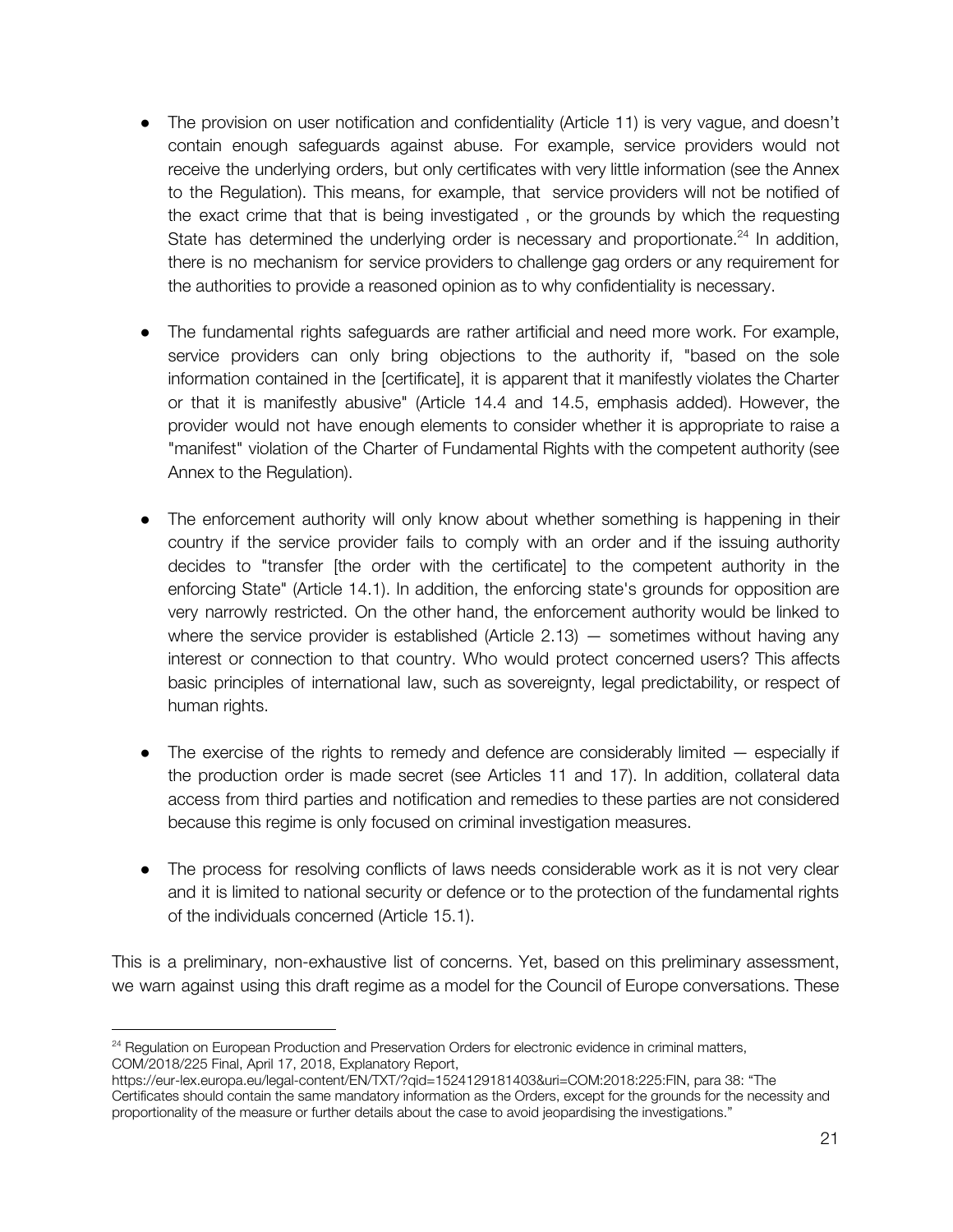concerns are not only intra-EU, as foreign States will be affected by them and reciprocity will play a big part of the EU's intention to enter into bilateral deals.<sup>25</sup> We look forward to providing further input to the Council of Europe, Parties involved, and other relevant stakeholders.

#### **iii. Role of competent authorities in requested country?**

This is a crucial point. In line with the Global Civil Society Submission of August 2017, $^{26}$  we reiterate that a direct cooperation mechanism cannot happen without the knowledge and agreement of the other State involved.

Otherwise, this will conflict with the sovereignty of the targeted country and with the fundamental requirement of predictability of the law: people that are citizens or residents of a particular state may be assumed to know the laws of that state that apply to them (and those laws must indeed be "foreseeable" in their application, even if, if needs be, with the help of a [domestic] lawyer), but they cannot be expected to know all laws of all States. National laws still differ considerably in their substance (and in accompanying guarantees). Even on matters that all or most states agree should be regulated, one cannot simply allow all States to enforce all of their laws to anyone anywhere. For example, there are different exceptions and exemptions under copyright law; different standards on freedom of expression (e.g. Holocaust denial; claims about Polish people in WWII); incitement to hatred or violence; "promotion" of homosexuality; verbally or otherwise [though non-violently] threatening the integrity of the state, etc). If States could all enforce their laws in respect of anyone's actions anywhere, fundamental principles of States in which the actions took place (or from which they took place) could be undermined.

## **iv. Enforcement in case of non-compliance with order?**

The EU proposals on e-evidence fail to duly involve other countries, e.g. the country of nationality or residence of the data subject whose rights to privacy and data protection, right to defence, among others, are affected.

## **v. Safeguards and data protection requirements?**

See our comments above, and in section I.4.

## **Supporting Documentation:**

- Statement of the Working Party 29 on e-evidence [http://ec.europa.eu/newsroom/article29/item-detail.cfm?item\\_id=610177](http://ec.europa.eu/newsroom/article29/item-detail.cfm?item_id=610177)
- EDRi's response to the European Commission's consultation on "e-evidence" [https://edri.org/files/consultations/e-evidence\\_edriresponse\\_20171027.pdf](https://edri.org/files/consultations/e-evidence_edriresponse_20171027.pdf) [https://edri.org/files/consultations/annexconsultatione-evidence\\_20171026.pdf](https://edri.org/files/consultations/annexconsultatione-evidence_20171026.pdf)

<sup>25</sup> Anamarija Tomicic, "Wiretapping & Data Access by Foreign Courts? Why Not!", June 13, 2018, *European Digital Rights*,<https://edri.org/wiretapping-data-access-by-foreign-courts-why-not/>.

<sup>26</sup> Global Civil Society Submission to the Council of Europe, "Comments and Suggestions on the Terms of Reference for Drafting the Second Optional Protocol to the Cybercrime Convention", September 8, 2017, [https://edri.org/files/surveillance/cybercrime\\_2ndprotocol\\_globalsubmission\\_e-evidence\\_20170908.pdf](https://edri.org/files/surveillance/cybercrime_2ndprotocol_globalsubmission_e-evidence_20170908.pdf).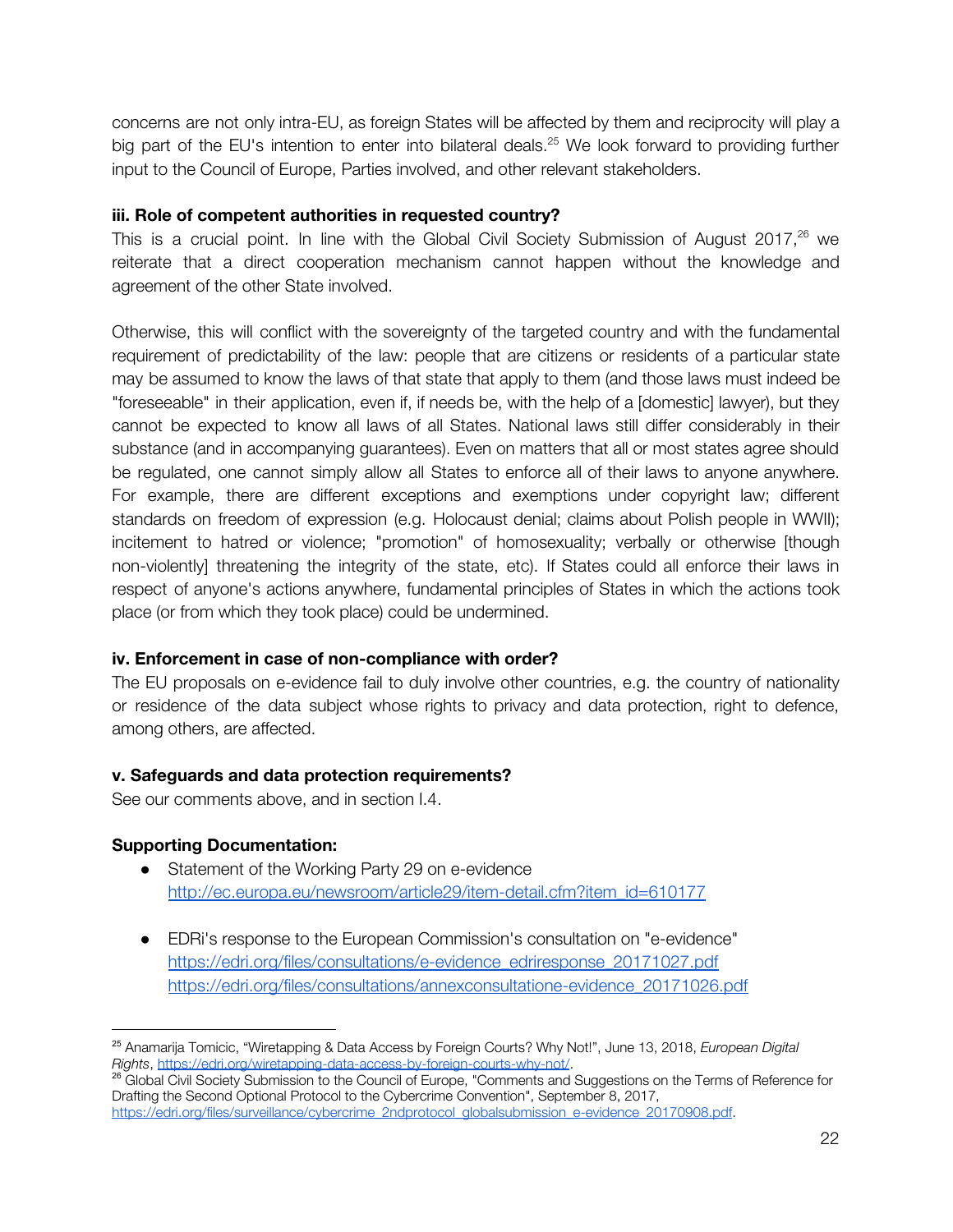- "EU 'e-evidence' proposals turn service providers into judicial authorities", April 17, 2018, *European Digital Rights*, <https://edri.org/eu-e-evidence-proposals-turn-service-providers-into-judicial-authorities/>
- Anamarija Tomicic, "Wiretapping & Data Access by Foreign Courts? Why Not!", June 13, 2018, *European Digital Rights*, <https://edri.org/wiretapping-data-access-by-foreign-courts-why-not/>
- Katitza Rodriguez, "A Tale of Two Poorly Designed Cross-Border Access Regimes", April 25, 2018, *Electronic Frontier Foundation*, [https://www.eff.org/deeplinks/2018/04/tale-two-poorly-designed-cross-border-data-acces](https://www.eff.org/deeplinks/2018/04/tale-two-poorly-designed-cross-border-data-access-regimes) [s-regimes](https://www.eff.org/deeplinks/2018/04/tale-two-poorly-designed-cross-border-data-access-regimes)
- Global Civil Society Submission to the Council of Europe, "Comments and Suggestions on the Terms of Reference for Drafting the Second Optional Protocol to the Cybercrime Convention", September 8, 2017, [https://edri.org/files/surveillance/cybercrime\\_2ndprotocol\\_globalsubmission\\_e-evidence\\_20](https://edri.org/files/surveillance/cybercrime_2ndprotocol_globalsubmission_e-evidence_20170908.pdf) [170908.pdf](https://edri.org/files/surveillance/cybercrime_2ndprotocol_globalsubmission_e-evidence_20170908.pdf)
- International Principles on the Application of Human Rights to Communications Surveillance ("Necessary and Proportionate Principles") <https://necessaryandproportionate.org/>
- European Commission, "Cross-border Access to Electronic Evidence: Improving Cross-Border Access to Electronic Evidence", accessed June 27, 2018[,](https://ec.europa.eu/info/policies/justice-and-fundamental-rights/criminal-justice/e-evidence-cross-border-access-electronic-evidence_en) [https://ec.europa.eu/info/policies/justice-and-fundamental-rights/criminal-justice/e-evidenc](https://ec.europa.eu/info/policies/justice-and-fundamental-rights/criminal-justice/e-evidence-cross-border-access-electronic-evidence_en) [e-cross-border-access-electronic-evidence\\_en](https://ec.europa.eu/info/policies/justice-and-fundamental-rights/criminal-justice/e-evidence-cross-border-access-electronic-evidence_en)
- EuroISPA, "E-Evidence Proposal: EuroISPA Criticises the Privatisation of Law Enforcement", April 17, 2018, *EuroISPA*[,](http://www.euroispa.org/e-evidence-proposal-euroispa-criticises-privatisation-law-enforcement/) [http://www.euroispa.org/e-evidence-proposal-euroispa-criticises-privatisation-law-enforce](http://www.euroispa.org/e-evidence-proposal-euroispa-criticises-privatisation-law-enforcement/) [ment/](http://www.euroispa.org/e-evidence-proposal-euroispa-criticises-privatisation-law-enforcement/)
- Joined Cases C-203/15 and C-698/15, Tele2 Sverige AB v Post-och Telestyrelsen, December 21, 2016 (CJEU Grand Chamber)
- Andrew Crocker & Jennifer Lynch, "Victory! Supreme Court Says Fourth Amendment Applies to Cell Phone Tracking", June 22, 2018, *Electronic Frontiers Foundation*, [https://www.eff.org/deeplinks/2018/06/victory-supreme-court-says-fourth-amendment-ap](https://www.eff.org/deeplinks/2018/06/victory-supreme-court-says-fourth-amendment-applies-cell-phone-tracking) [plies-cell-phone-tracking](https://www.eff.org/deeplinks/2018/06/victory-supreme-court-says-fourth-amendment-applies-cell-phone-tracking)
- *United States v Carpenter*, (2018) 585 US \_\_ (Supreme Court of the United States)[,](https://www.supremecourt.gov/opinions/17pdf/16-402_h315.pdf) [https://www.supremecourt.gov/opinions/17pdf/16-402\\_h315.pdf](https://www.supremecourt.gov/opinions/17pdf/16-402_h315.pdf)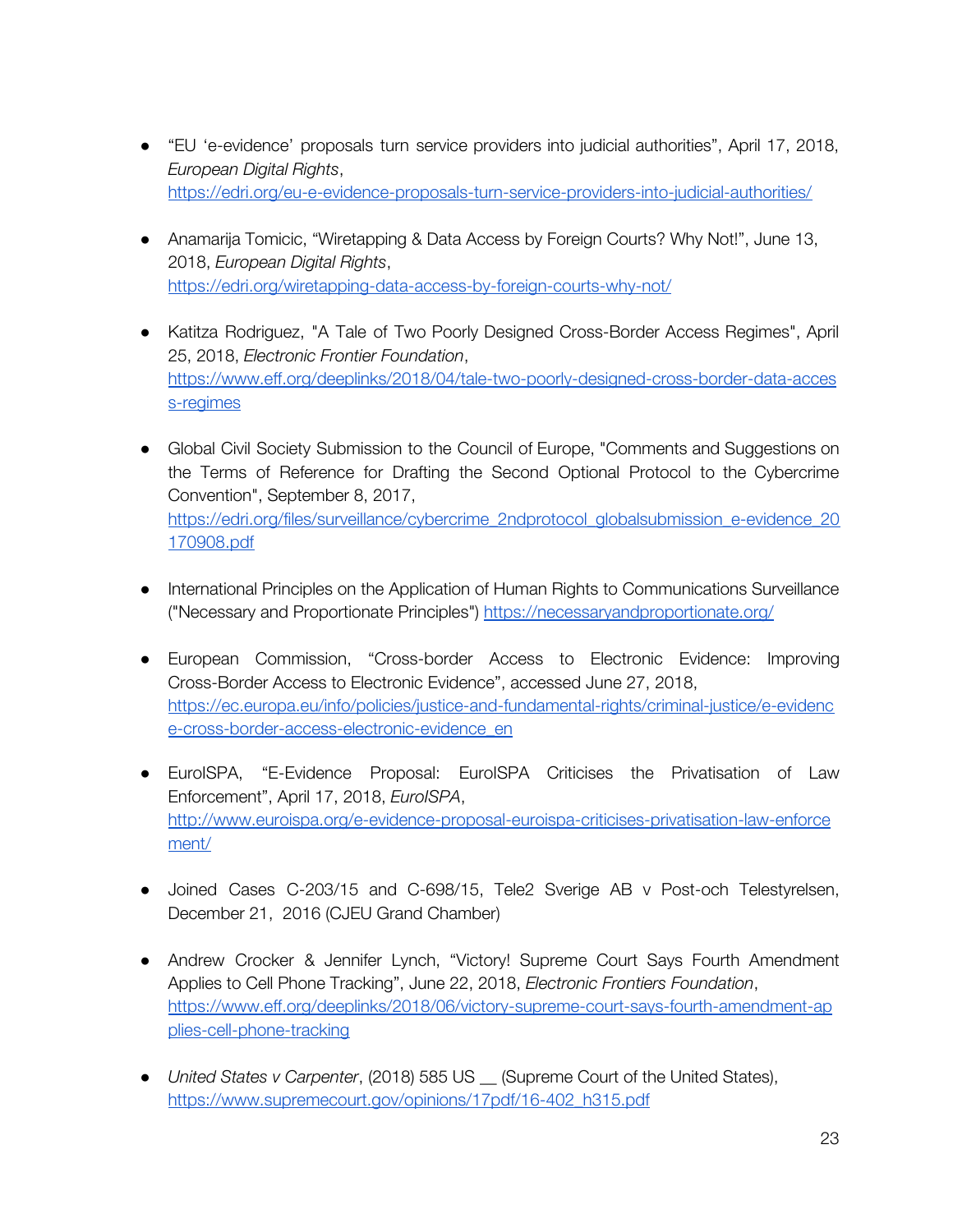- Katitza Rodriguez, "The U.S. CLOUD Act and the EU: A Privacy Protection Race to the Bottom", April 9, 2018, *Electronic Frontiers Foundation*, <https://www.eff.org/deeplinks/2018/04/us-cloud-act-and-eu-privacy-protection-race-bottom>
- *Benedik v Slovenia*, App No 62357/14, April 24, 2018 (ECtHR 4th Section), <http://www.bailii.org/eu/cases/ECHR/2018/363.html>

#### **3.4 Lawful access to data in the cloud**

## **Brief discussion of the problem of loss of (knowledge of) location situations and the feasibility of mutual legal assistance.**

As an initial matter, the problem of loss of knowledge of location can be solved by using preservation requests. As we understand the problem, some providers purport to be unable to determine the location of cloud-stored data, which in turn makes determining where to direct a mutual assistance request impossible. However, it appears that once a provider has complied with a preservation request, the location of the *preserved* data is knowable and therefore the proper jurisdiction to direct a mutual assistance request is knowable.

We note in this regard that Parties to the Budapest Convention must already enact measures to expeditiously preserve and disclose a sufficient amount of traffic data to enable a requesting Party to identify the service provider, and the path through which a communication was transmitted (Article 17 1.b, Article 30).

▶ Understanding jurisdiction: Connecting factors

# **i Question: What may be relevant factors to determine jurisdiction to enforce (location of data or equipment in the territory of a State, and/or access by a person in the territory of a State who has "possession or control" of data)?**

We recommend the T-CY consider the nationality or residence of the data subject concerned by the production orders or requests as a relevant factor.

In any case, this question cannot be answered properly because the answer will depend on the model proposed and the jurisdiction rules underlined by domestic law. Therefore, this should be left to domestic law. Ultimately, the T-CY should consider the severe risks to declaring universal jurisdiction on the basis that a suspect, a victim or a crime has been committed in a territory.

#### **j Question: What is "transborder"?**

The Explanatory Report to the Budapest Convention indicates that 'transborder' is defined in a contextual manner. In the context of Article 32, it refers to situations where one Party "unilaterally accesses computer data stored in another Party without seeking mutual assistance" (para 293). It is not clear there is any justification to disturb this definition. We further note that the Convention is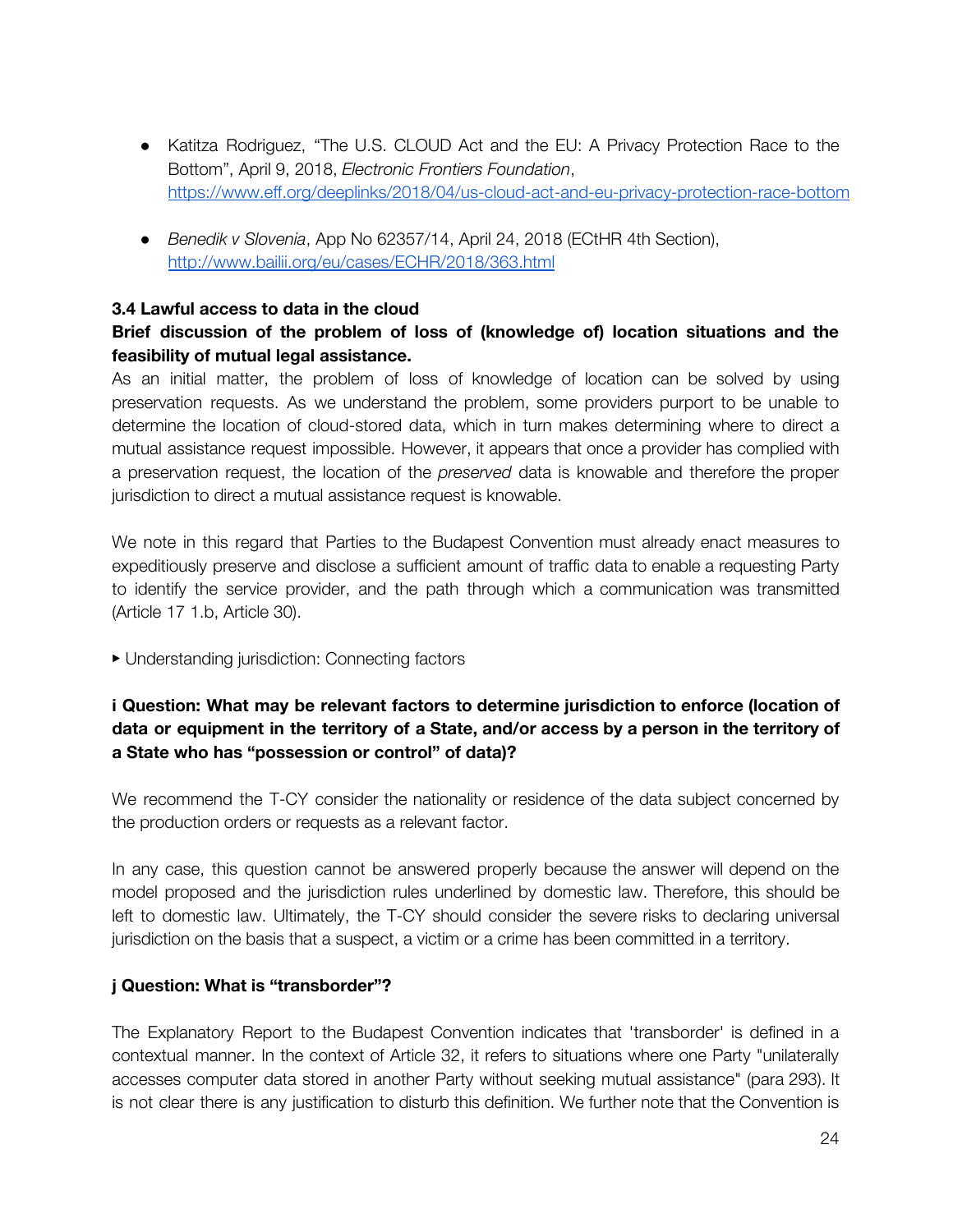intended to facilitate transborder access to data within signatory Parties, and should not be artificially extended to data that is located outside of said Parties.

▶ Article 32 Budapest Convention

## **k Question: Is further clarification needed on the scope of Article 32?**

We believe this question is unclear, and could not be answered at this stage. See our responses to questions 3.4, 3.4 j, and 3.4 l.

▶ Options

*The Guidance Note on Article 32 provides an example of "transborder" access: "A suspected drug* trafficker is lawfully arrested while his/her mailbox - possibly with evidence of a crime - is open on *his/her tablet, smartphone or other device. If the suspect voluntarily consents that the police* access the account and if the police are sure that the data of the mailbox is located in another *Party, police may access the data under Article 32b." 27*

## **l Question: What other scenarios could be envisaged?**

- Scenarios?
- Risks?
- Conditions and safeguards?

## **I.1 Transborder Access to Stored Computer Data with lawful and voluntary consent**

Article 32b of the Budapest Convention currently permits transborder access to remote content stored in a foreign jurisdiction on the basis of its 'publicly available' character or of 'lawful and voluntary' consent, as defined in the requesting jurisdictions. The justification for this appears to be a presumed shared understanding of what constitutes 'consent' amongst Parties.<sup>28</sup>

However, some jurisdictions require more than consent before the rights of an individual can be viewed as "waived." This becomes an increasingly complicated endeavour where one party controls access to the data of a third party (e.g. where an individual controls access to a shared account or has control over data, images, or social media activity of an online contact). Further, many jurisdictions are still debating what meaningful consent may look like in situations of shared

<sup>&</sup>lt;sup>27</sup> Council of Europe, Cybercrime Convention Committee (T-CY), "T-CY Guidance Note #3: Transborder Access to Data (Article 32)", December 3, 2014, T-CY(2013)7 E,

<https://rm.coe.int/CoERMPublicCommonSearchServices/DisplayDCTMContent?documentId=09000016802e726a>.

<sup>&</sup>lt;sup>28</sup> Council of Europe, Cybercrime Convention Committee (T-CY), "T-CY Guidance Note #3: Transborder Access to Data (Article 32)", December 3, 2014, T-CY(2013)7 E,

<https://rm.coe.int/CoERMPublicCommonSearchServices/DisplayDCTMContent?documentId=09000016802e726a>, section 3.4.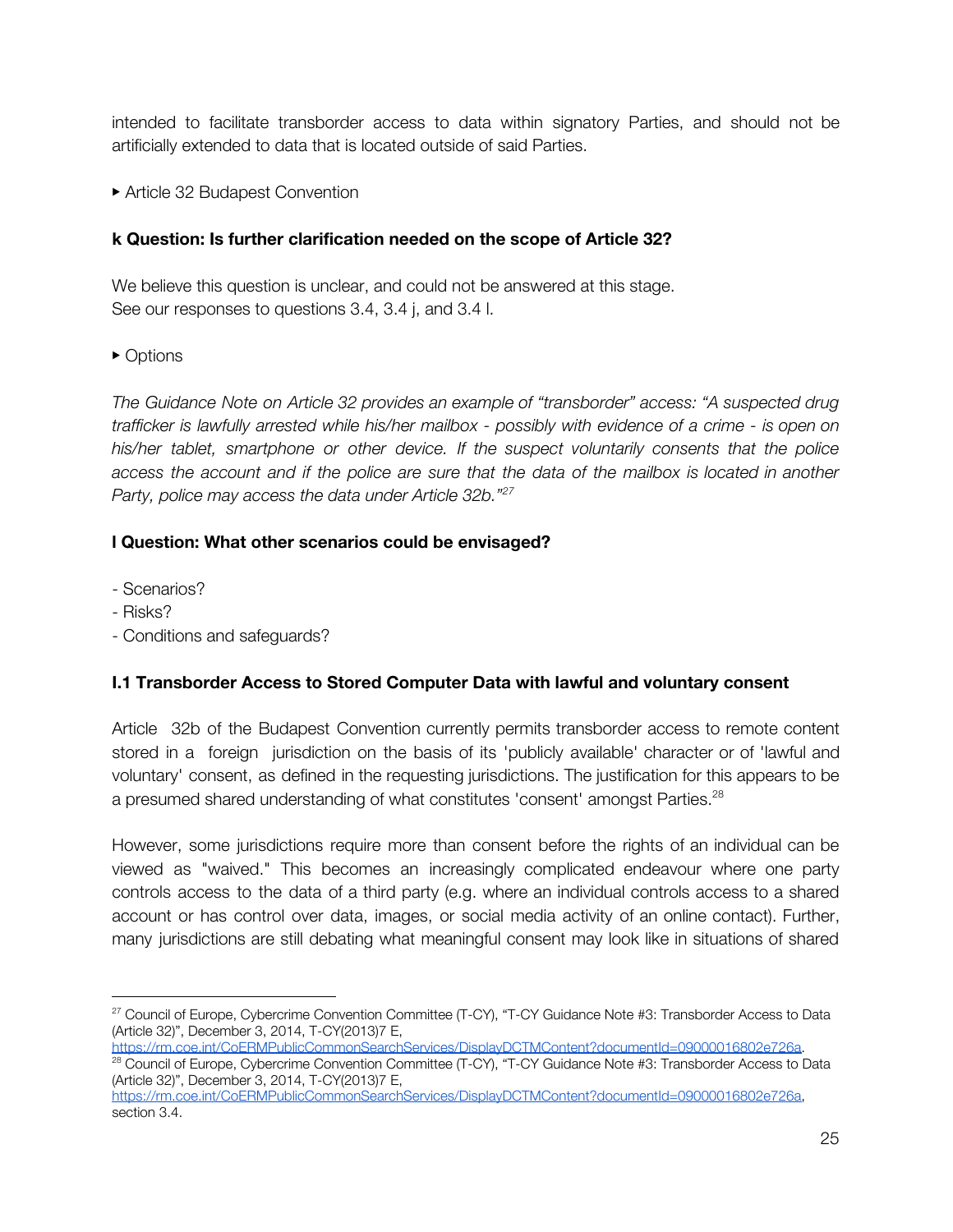control or access to information. Because this area of law has not been answered in several countries' domestic law, it should not be discussed in this setting at this time.

Additionally, while some countries allow criminal suspects to consent to data disclosure for reduced prison sentences, this could be viewed as "forced consent" in other jurisdictions and potentially as prosecutorial coercion.

It is important that transborder access to stored computer data does not become real-time interception. Law enforcement officials can take proactive steps when they seize a suspect's computer or device so that it will not receive ongoing communications. In this regard, we note that under the current policy of the U.S. Customs and Border Protection agency, when border officers search travellers' electronic devices, they may only examine information resident upon the devices, and may not access information stored remotely. To ensure compliance with this rule, border officers must ensure that network connectivity is disabled, for example, by placing the device in airplane mode.<sup>29</sup> This is a key security practice that could prevent an accomplice from remotely wiping a device that is still network-connected. In other words, law enforcement upon seizure of a mobile device should immediately terminate its network access to ensure the integrity of the data.

## **I.2 Transborder Access to Stored Computer Data Where Publicly Available**

Article 32a currently permits transborder access to presumptively publicly available or 'open source' information stored in other jurisdictions. This term appears to include information that is available to the general public for purchase, seemingly inclusive of private profiles held by data brokers and other repositories of personal information available for purchase by the general public (see T-CY Guidance Note #3: "It is commonly understood that law enforcement officials may access any data that the public may access, and for this purpose subscribe to or register for services available to the public"). However, cross-jurisdictional differences in data protection rules have created a landscape where such services are frequently populated with deeply private personal information obtained from social media sites and other private companies in ways that are not necessarily consistent with the privacy expectations and protections of the requesting jurisdiction.<sup>30</sup> In light of these complexities, we would not recommend any expansion of the current regime encoded in Article 32b, and would by contrast recommend the addition of added safeguards or limitations.

#### **I.3 Article 32 Interpretation of 'On The Applicable Law'**

<sup>&</sup>lt;sup>29</sup> United States, Customs and Border Protection, "Border Search of Electronic Devices", CBP Directive No. 3340-049A, January 4, 2018,

[https://www.cbp.gov/sites/default/files/assets/documents/2018-Jan/CBP-Directive-3340-049A-Border-Search-of-Electr](https://www.cbp.gov/sites/default/files/assets/documents/2018-Jan/CBP-Directive-3340-049A-Border-Search-of-Electronic-Media-Compliant.pdf) [onic-Media-Compliant.pdf](https://www.cbp.gov/sites/default/files/assets/documents/2018-Jan/CBP-Directive-3340-049A-Border-Search-of-Electronic-Media-Compliant.pdf), Section 5.1.2.

 $\rm{^{30}}$  For an overview of such challenges see: Christopher Parasons, Lex Gill, Tamir Israel, Bill Robinson & Ronald Deibert, "Analysis of the Communications Security Establishment Act and Related Provisions in Bill C-59 (An Act Respecting National Security Matters)", December 2017, The Citizen Lab / CIPPIC,

<https://citizenlab.ca/wp-content/uploads/2017/12/C-59-Analysis-1.0.pdf>, pp 49-54; Lex Gill, Tamir Israel & Christopher Parsons, "Government's Defence of Proposed CSE Act Falls Short", January 29, 2018, CIPPIC / The Citizen Lab, [https://cippic.ca/uploads/201801-CSE\\_Act\\_Defences\\_Fall\\_Short.pdf.](https://cippic.ca/uploads/201801-CSE_Act_Defences_Fall_Short.pdf)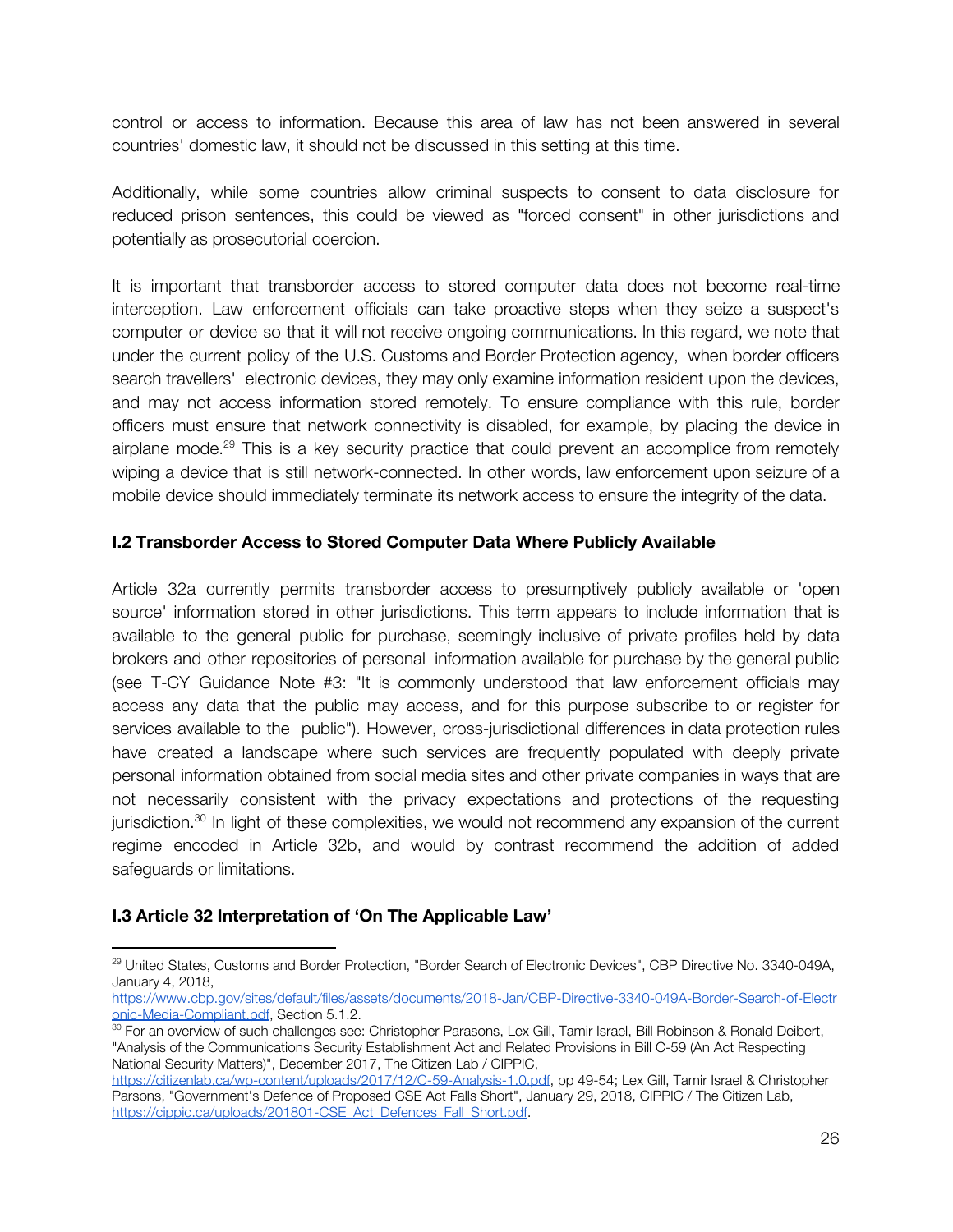T-CY Guidance Note # 3, section 3.5 "on the applicable law" also wrongly presumes that the Parties to the Convention "form a community of trust, and that rule of law and human rights principles are respected in line with Article 15 of the Budapest Convention." Unfortunately, Article 15 provides only a general statement on the protection on human rights and the rule of law without specifying the necessary safeguards to limit the power it grants to law enforcement agencies. Furthermore, whereas other Articles of the Convention do establish thresholds, these are not mandatory, and do not preclude Parties from adopting less protective mechanisms. This has created problems for implementation since conditions and safeguards are not as detailed as we can find in the European Court of Human Rights (ECtHR) jurisprudence, other international human rights instruments, and court cases.

Countries' laws have adopted the lowest possible standard of protection against many of the invasive powers established in the Budapest Convention. One example is data retention mandates. While the Budapest Convention itself foresees expedited preservation orders for traffic data in a case-by-case basis (Article 17, and 30), many Council of Europe Members and Non-Members involved in the negotiations of the forthcoming Protocol have gone further and adopted questionable data retention regimes. More than half of the EU Member States, $31$  Australia, Colombia, Mexico, and Peru, to name a few, have adopted sweeping and untargeted data retention regimes. On two separate occasions, the Court of Justice of the European Union (CJEU) has invalidated comparable data retention regimes for being inconsistent with the rights to data protection and private life as protected in Articles 7 and 8 of the Charter of Fundamental Rights of the European Union. $^{32}$  Most recently, the CJEU held in its Tele2/Watson ruling that even pressing objectives such as the need to fight serious crime "cannot in itself justify ... the general and indiscriminate retention of all traffic and location data" (para 103). This is particularly so given that data retention regimes such as those adopted by Australia and other Parties apply to all persons, including those for whom there is no evidence capable of suggesting the remotest of links to serious crime (para 105). Under the envisioned transborder data access regime, EU member states will regularly access data that was retained in a manner that is inconsistent with these constitutional precepts. 33

Cross border information access can also implicate human rights in other cross-border contexts, notably in the fields of immigration and refugee decision-making processes, which involve significant cross-border data access. For example, an agreement between the European Union and Canada was found to be incompatible with EU law by the CJEU. $^{34}$  The Canadian border services used data acquired by it in order to assess the risk that EU air travellers posed to public

<sup>31</sup> [http://stopdataretention.eu/.](http://stopdataretention.eu/)

 $^{32}$  Joined Cases C-293/12 and C-594/12, Digital Rights Ireland v Ireland, April 8, 2014 (CJEU Grand Chamber) and Joined Cases C-203/15 and C-698/15, Tele2 Sverige AB v Post-och Telestyrelsen, December 21, 2016 (CJEU Grand Chamber).

 $33$  Privacy International, "A Concerning State of Play for the Right to Privacy in Europe: National Data Retention Laws Since the CJEU's Tele-2/Watson Judgment", September 2017, *Privacy International*, [https://www.privacyinternational.org/sites/default/files/2017-10/Data%20Retention\\_2017\\_0.pdf](https://www.privacyinternational.org/sites/default/files/2017-10/Data%20Retention_2017_0.pdf).

<sup>34</sup> Access Now, "In Win for Privacy, European Court Rejects EU-Canada 'PNR' Agreement", July 26, 2017, *Access Now*, [https://www.accessnow.org/win-privacy-european-court-rejects-eu-canada-pnr-agreement/.](https://www.accessnow.org/win-privacy-european-court-rejects-eu-canada-pnr-agreement/)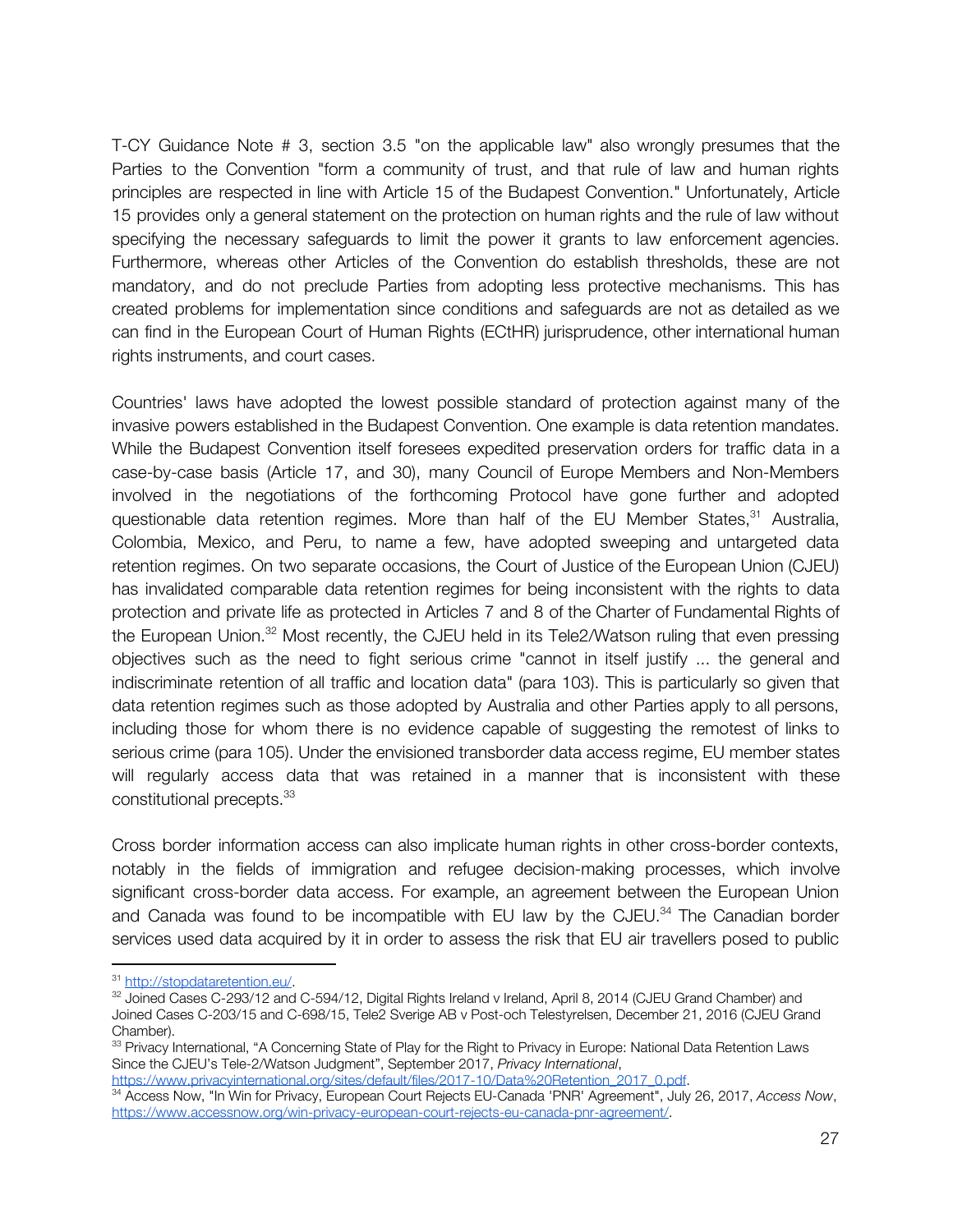safety in Canada in a systematic and automated manner, and with a "significant" margin of error.<sup>35</sup> In order to be consistent with Articles 7 & 8 of the European Charter of Fundamental Rights, the CJEU held that automated risk assessment mechanisms of this type must have safeguards in place to ensure their accuracy and reliability in terms of identifying those participating in serious transnational crime, to ensure they are applied in a non-discriminatory manner, and to ensure that final decisions affecting individuals are based "solely and decisively" on individualized human-based assessment.<sup>36</sup> However, Canadian border services increasingly rely on automated assessment tools of this nature leading to scenarios where high volumes of individuals that pose no threat to security are "subjected to recurring attention from CBSA and its law enforcement and intelligence partners, including in other jurisdictions, simply because they fit within the parameters of a scenario.<sup>37</sup> United States Immigration and Customs Enforcement uses similar databases and automated risk assessment mechanisms to guide decisions related to detention, interrogation, arrest or denial of entry in the immigration and refugee context.<sup>38</sup> One such risk assessment tool was described by the US Department of Homeland Security Office of the Inspector General as "not effective in determining which aliens to release or under what conditions. Such databases are often populated with data obtained through law enforcement" investigations.

Bypassing the careful vetting mechanisms that are currently a central feature of the MLAT regime can also lead to serious human rights liabilities for Parties. For example, the lack of common understanding regarding the rule of law and human rights principles has led Canadian and European states to violate their own human rights obligations in their attempts to assist US counter-terrorism activities. A number of European states have been implicated in the rendition of various individuals by the US Central Intelligence Agency, in violation of the European Convention on Human Rights.<sup>39</sup> A similarly fundamental disagreement over the scope of human rights obligations combined with lax information-sharing practices between the Royal Canadian Mounted Police (RCMP) and the U.S. Federal Bureau of Investigation (FBI) also contributed to the mistaken rendition and torture of Maher Arar, in violation of Canada's human rights obligations.<sup>40</sup> We note in

<sup>&</sup>lt;sup>35</sup> Opinion 1/15, Re Draft Agreement Between Canada and the European Union - Transfer of Passenger Name Record data from the European Union to Canada, July 26, 2017 (CJEU Grand Chamber) paras 169-170.

<sup>&</sup>lt;sup>36</sup> Opinion 1/15, Re Draft Agreement Between Canada and the European Union - Transfer of Passenger Name Record data from the European Union to Canada, July 26, 2017 (CJEU Grand Chamber) paras 172-174.

 $^{37}$  Privacy Commissioner of Canada, Canada Border Services Agency - Scenario Based Targeting of Travelers, Final Report 2017, September 21, 2017, [https://www.priv.gc.ca/en/opc-actions-and-decisions/audits/ar-vr\\_cbsa\\_2017/.](https://www.priv.gc.ca/en/opc-actions-and-decisions/audits/ar-vr_cbsa_2017/) <sup>38</sup> Daniel Oberhaus, "ICE Modified its 'Risk Assessment' Software so it Automatically Recommends Detention", June 26, 2018, *VICE/Motherboard*,

[https://motherboard.vice.com/en\\_us/article/evk3kw/ice-modified-its-risk-assessment-software-so-it-automatically-recom](https://motherboard.vice.com/en_us/article/evk3kw/ice-modified-its-risk-assessment-software-so-it-automatically-recommends-detention) [mends-detention](https://motherboard.vice.com/en_us/article/evk3kw/ice-modified-its-risk-assessment-software-so-it-automatically-recommends-detention); Justin Ling, "Revealed: Canada Uses Massive US Anti-Terrorist Database at Borders", June 21, 2018, *The Guardian*,<https://amp.theguardian.com/world/2018/jun/21/canada-us-tuscan-anti-terrorist-database-at-borders>.

<sup>&</sup>lt;sup>39</sup> Brian Chang, "How the European Convention on Human Rights Limits Cooperation with the Trump Administration", January 25, 2018, Just Security,

[https://www.justsecurity.org/36751/european-convention-human-rights-limit-cooperation-trumps-administration/](https://www.justsecurity.org/36751/european-convention-human-rights-limit-cooperation-trumps-administration) ; BBC News, "Lithuania and Romania Complicit in CIA Torture — European Court," May 31, 2018, *BBC News*,

https://www.bbc.com/news/world-europe-44313905; BBC News, "Trump Signs Order to Keep Guantanamo Bay Prison Open", *BBC News*, January 31, 2018, [https://www.bbc.com/news/world-us-canada-42883443.](https://www.bbc.com/news/world-us-canada-42883443)

<sup>&</sup>lt;sup>40</sup> Commission of Inquiry into the Actions of Canadian Officials in Relation to Maher Arar, Report of the Events Relating to Maher Arar: Factual Background, Volume I, Government of Canada, 2006,

http://www.sirc-csars.gc.ca/pdfs/cm\_arar\_bgv1-eng.pdf; CBC News, "Ottawa Reaches \$10M Settlement with Arar", January 26, 2007, *CBC News*, <http://www.cbc.ca/news/canada/ottawa-reaches-10m-settlement-with-arar-1.682875>.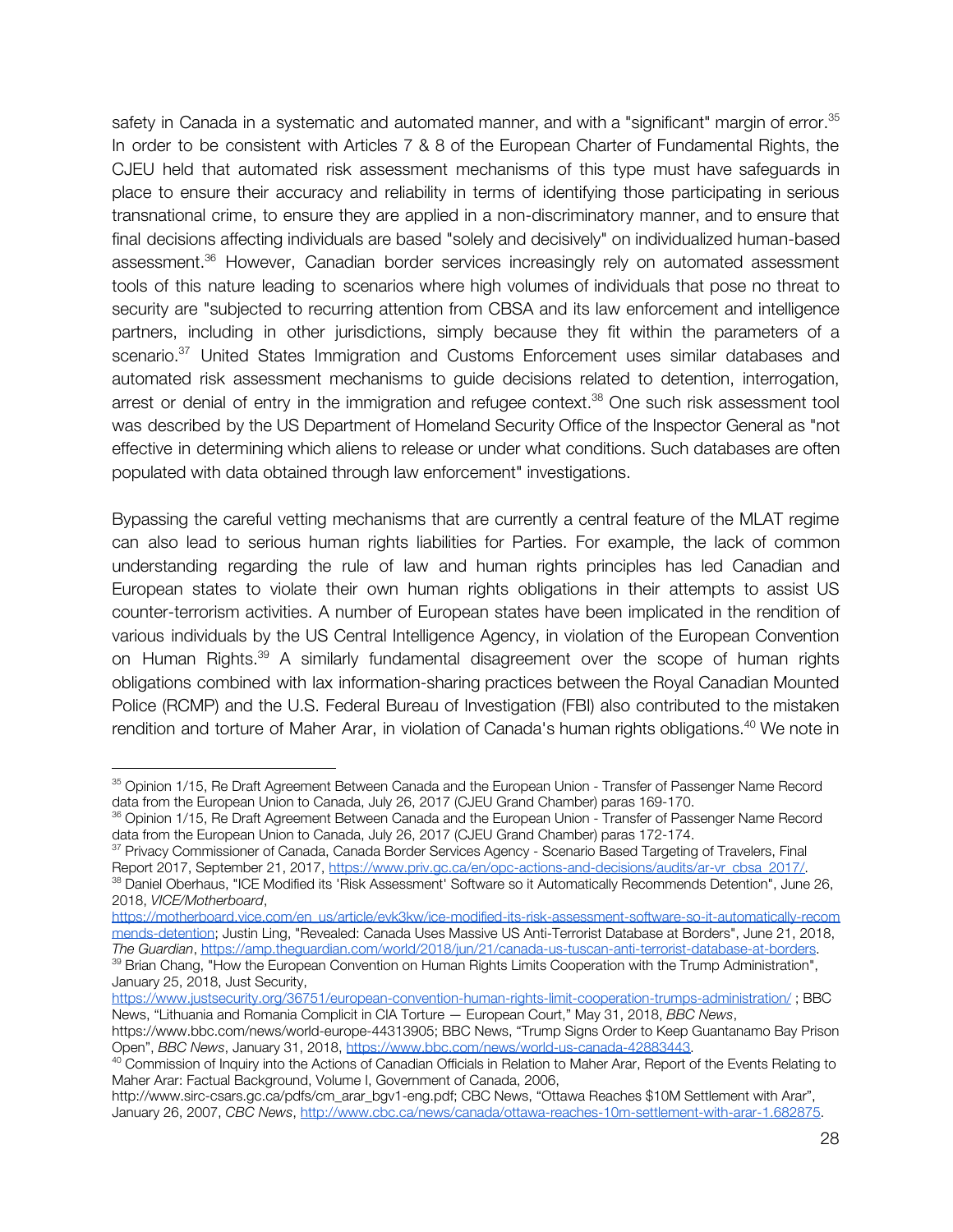this respect that counter-terror increasingly involves mixed law enforcement and national security components, and information shared between law enforcement and other agencies contributes to counter-terror related decision-making.

Finally, disagreements over safeguards for journalists and civil society advocates in the context of law enforcement activities are also common amongst states involved in the negotiation of the proposed second Protocol. In Mexico, the United Nations and the Inter-American Commission on Human Rights Special Rapporteurs for Freedom of Expression noted that local policing agencies are often believed to have colluded with organized crime in situations that have resulted in violence to journalists.<sup>41</sup> Civil society advocates and journalists have also been targeted by aggressive spyware fishing campaigns suspected to have been carried out on behalf of Mexican government agencies under the guise of 'crime fighting.<sup>142</sup> Finally, in Canada, a recent Commission of Inquiry documented a number of instances where law enforcement agencies directed surveillance powers at journalists reporting on police-related matters, leading to the systematic tracking of journalists and the use of law enforcement data access powers in ways that threaten to unmask journalist sources. 43

All in all, it is difficult to state categorically that Parties to the Convention share an indisputable agreement on the scope of human rights at this stage. It is difficult if not impossible to anticipate how such disconnections might evolve in the future, yet the Convention does not include any mechanisms to address such disconnections. By seeking to provide various avenues of direct access to data stored in a Party, the second protocol bypasses domestic legal processes currently required by the existing MLAT regime, yet these processes provide a critical vetting mechanism for ensuring data requests from foreign states are not likely to contribute to egregious human rights abuses. The second Protocol proposals must offer explicit safeguards to counterbalance the countervailing risk that will result from them.

## **Supporting Documentation:**

- Joined Cases C-293/12 and C-594/12, *Digital Rights Ireland v Ireland*, April 8, 2014 (CJEU Grand Chamber)
- Joined Cases C-203/15 and C-698/15, *Tele2 Sverige AB v Post-och Telestyrelsen*, December 21, 2016 (CJEU Grand Chamber)

[https://www.ohchr.org/EN/HRBodies/HRC/RegularSessions/Session38/Pages/ListReports.aspx,](https://www.ohchr.org/EN/HRBodies/HRC/RegularSessions/Session38/Pages/ListReports.aspx) para 47. <sup>42</sup> John Scott-Railton, Bill Marczak, Bahr Adul Razzak, Masashi Crete-Nishihata & Ron Deibert, "Reckless Exploit: Mexican Journalists, Lawyers and a Child Targeted with NSO Spyware", June 19, 2017, *The Citizen Lab*, <https://citizenlab.ca/2017/06/reckless-exploit-mexico-nso/>; Ronald Deibert, "Mexico Wages Cyber Warfare Against Journalists, and their Minor Children", June 19, 2017, *The Citizen Lab*, [https://deibert.citizenlab.ca/2017/06/mexico-nso/.](https://deibert.citizenlab.ca/2017/06/mexico-nso/)

<sup>&</sup>lt;sup>41</sup> David Kaye, Report of the Special Rapporteur on the Promotion and Protection of the Right to Freedom of Opinion and Expression on his Mission to Mexico, June 12, 2018, A/HRC/38/35/Add.2 AEV,

<sup>&</sup>lt;sup>43</sup> Commission d'enquête sur la protection de la confidentialité des sources journalistiques, "Report Overview", (Québec: Gouvernement du Québec, 2017),

https://www.cepcsj.gouv.gc.ca/fileadmin/documents\_client/documents/CEPCSJ\_Synthese-ANG\_Accessible\_2017-12-[14.pdf;](https://www.cepcsj.gouv.qc.ca/fileadmin/documents_client/documents/CEPCSJ_Synthese-ANG_Accessible_2017-12-14.pdf) Lex Gill, Tamir Israel & Christopher Parsons, "Shining a Light on the Encryption Debate: A Canadian Field Guide", May 2018, *The Citizen Lab & CIPPIC*, [https://cippic.ca/uploads/20180514-shining\\_a\\_light.pdf](https://cippic.ca/uploads/20180514-shining_a_light.pdf).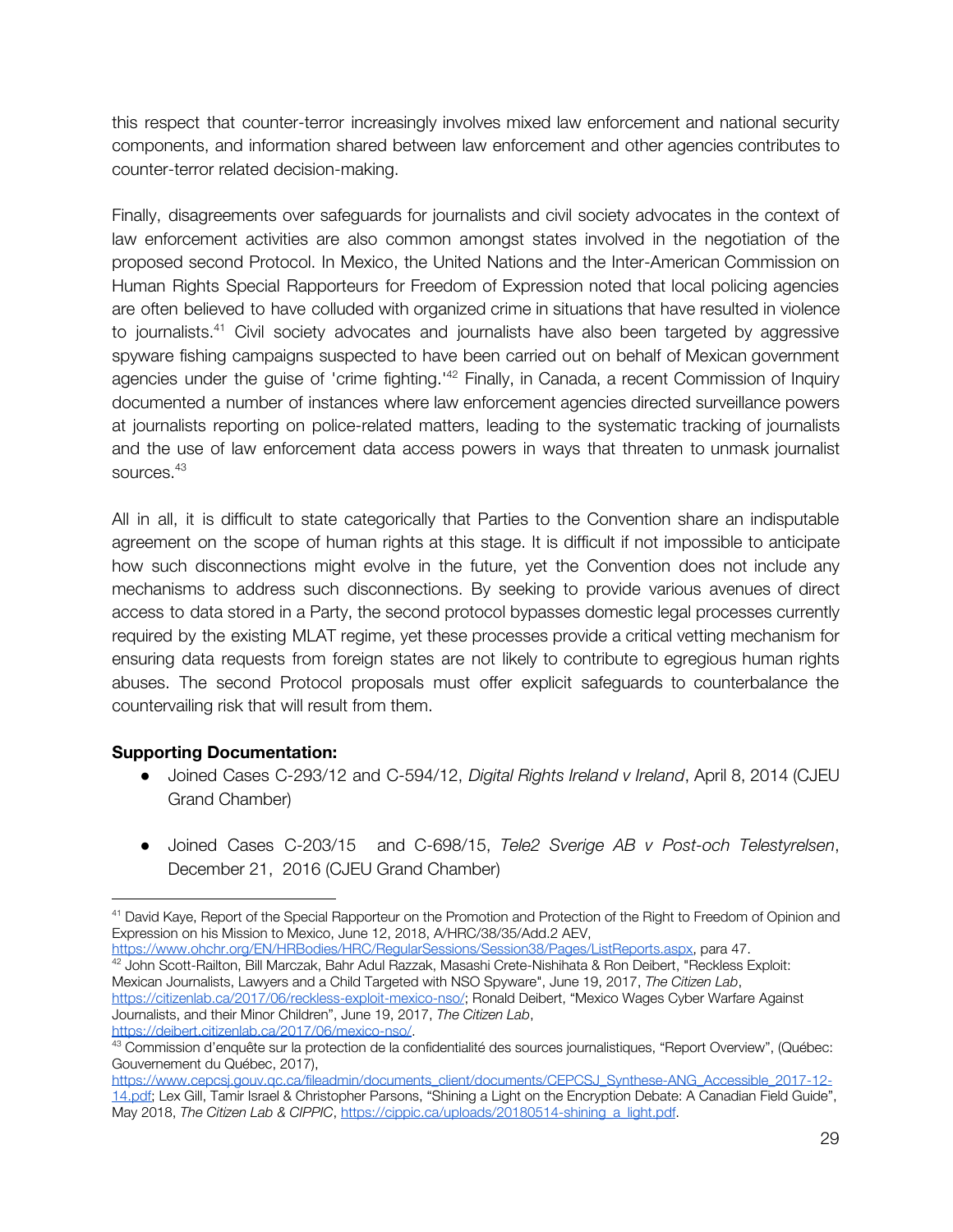- Privacy International, "A Concerning State of Play for the Right to Privacy in Europe: National Data Retention Laws Since the CJEU's Tele-2/Watson Judgment", September 2017, *Privacy International*, [https://www.privacyinternational.org/sites/default/files/2017-10/Data%20Retention\\_2017\\_](https://www.privacyinternational.org/sites/default/files/2017-10/Data%20Retention_2017_0.pdf) [0.pdf](https://www.privacyinternational.org/sites/default/files/2017-10/Data%20Retention_2017_0.pdf)
- Opinion 1/15, Re Draft Agreement Between Canada and the European Union Transfer of Passenger Name Record data from the European Union to Canada, July 26, 2017 (CJEU Grand Chamber)
- Privacy Commissioner of Canada, Canada Border Services Agency Scenario Based Targeting of Travelers, Final Report 2017, September 21, 2017, [https://www.priv.gc.ca/en/opc-actions-and-decisions/audits/ar-vr\\_cbsa\\_2017/](https://www.priv.gc.ca/en/opc-actions-and-decisions/audits/ar-vr_cbsa_2017/)
- Access Now, "In Win for Privacy, European Court Rejects EU-Canada 'PNR' Agreement", July 26, 2017, *Access Now*, [https://www.accessnow.org/win-privacy-european-court-rejects-eu-canada-pnr-agreement](https://www.accessnow.org/win-privacy-european-court-rejects-eu-canada-pnr-agreement/) [/](https://www.accessnow.org/win-privacy-european-court-rejects-eu-canada-pnr-agreement/)
- Christopher Parasons, Lex Gill, Tamir Israel, Bill Robinson & Ronald Deibert, "Analysis of the Communications Security Establishment Act and Related Provisions in Bill C-59 (An Act Respecting National Security Matters)", December 2017, *The Citizen Lab / CIPPIC*, <https://citizenlab.ca/wp-content/uploads/2017/12/C-59-Analysis-1.0.pdf>
- Lex Gill, Tamir Israel & Christopher Parsons, "Government's Defence of Proposed CSE Act Falls Short", January 29, 2018, *CIPPIC / The Citizen Lab*, [https://cippic.ca/uploads/201801-CSE\\_Act\\_Defences\\_Fall\\_Short.pdf](https://cippic.ca/uploads/201801-CSE_Act_Defences_Fall_Short.pdf)
- Brian Chang, "How the European Convention on Human Rights LImits Cooperation with the Trump Administration", January 25, 2018, *Just Security*, [https://www.justsecurity.org/36751/european-convention-human-rights-limit-cooperation-t](https://www.justsecurity.org/36751/european-convention-human-rights-limit-cooperation-trumps-administration/) [rumps-administration/](https://www.justsecurity.org/36751/european-convention-human-rights-limit-cooperation-trumps-administration/)
- Commisison of Inquiry into the Actions of Canadian Officials in Relation to Maher Arar, Report of the Events Relating to Maher Arar: Factual Background, Volume I, Government of Canada, 2006, [http://www.sirc-csars.gc.ca/pdfs/cm\\_arar\\_bgv1-eng.pdf](http://www.sirc-csars.gc.ca/pdfs/cm_arar_bgv1-eng.pdf)
- Daniel Oberhaus, "ICE Modified its 'Risk Assessment' Software so it Automatically Recommends Detention", June 26, 2018, *VICE: Motherboard*, [https://motherboard.vice.com/en\\_us/article/evk3kw/ice-modified-its-risk-assessment-softw](https://motherboard.vice.com/en_us/article/evk3kw/ice-modified-its-risk-assessment-software-so-it-automatically-recommends-detention) [are-so-it-automatically-recommends-detention](https://motherboard.vice.com/en_us/article/evk3kw/ice-modified-its-risk-assessment-software-so-it-automatically-recommends-detention)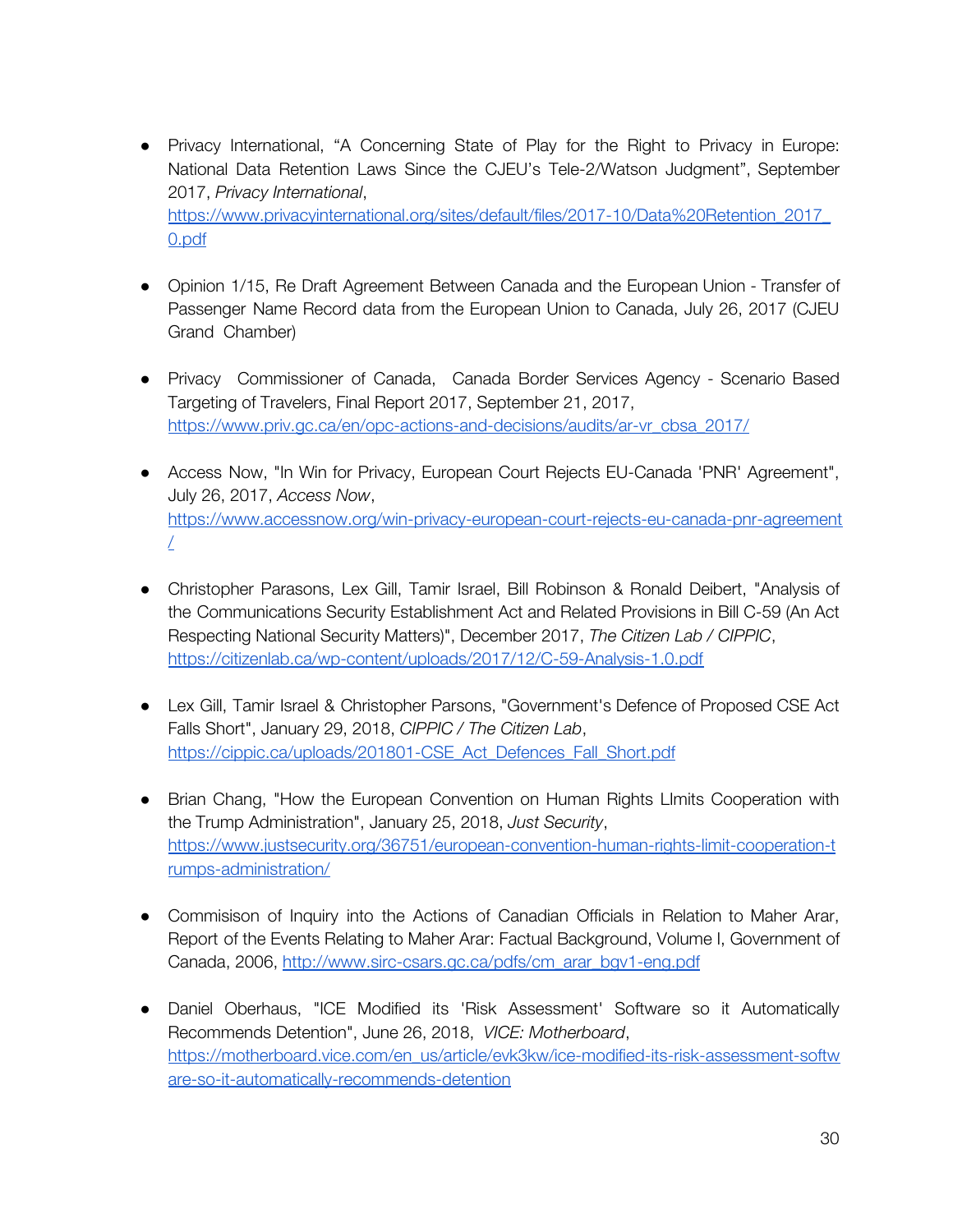- Department of Homeland Security, Office of the Inspector General, US Immigration and Customs Enforcement's Alternatives to Detention (Revised), February 4, 2015, OIG-15-22, *United States Government,* [https://www.oig.dhs.gov/assets/Mgmt/2015/OIG\\_15-22\\_Feb15.pdf](https://www.oig.dhs.gov/assets/Mgmt/2015/OIG_15-22_Feb15.pdf)
- Justin Ling, "Revealed: Canada Uses Massive US Anti-Terrorist Database at Borders", June 21, 2018, *The Guardian*, [https://amp.theguardian.com/world/2018/jun/21/canada-us-tuscan-anti-terrorist-database](https://amp.theguardian.com/world/2018/jun/21/canada-us-tuscan-anti-terrorist-database-at-borders) [-at-borders](https://amp.theguardian.com/world/2018/jun/21/canada-us-tuscan-anti-terrorist-database-at-borders)
- Report of the Special Rapporteur on the promotion and protection of the right to freedom of opinion and expression on his mission to Mexico, A/HRC/38/35/Add.2, AEV, [https://www.ohchr.org/EN/HRBodies/HRC/RegularSessions/Session38/Pages/ListReports](https://www.ohchr.org/EN/HRBodies/HRC/RegularSessions/Session38/Pages/ListReports.aspx) [.aspx](https://www.ohchr.org/EN/HRBodies/HRC/RegularSessions/Session38/Pages/ListReports.aspx)
- John Scott-Railton, Bill Marczak, Bahr Adul Razzak, Masashi Crete-Nishihata & Ron Deibert, "Reckless Exploit: Mexican Journalists, Lawyers and a Child Targeted with NSO Spyware", June 19, 2017, *The Citizen Lab*, <https://citizenlab.ca/2017/06/reckless-exploit-mexico-nso/> <https://deibert.citizenlab.ca/2017/06/mexico-nso/>
- Commission d'enquête sur la protection de la confidentialité des sources journalistiques, "Report Overview", (Québec: Gouvernement du Québec, 2017), https://www.cepcsj.gouv.gc.ca/fileadmin/documents\_client/documents/CEPCSJ\_Synthes e-ANG Accessible 2017-12-14.pdf
- Lex Gill, Tamir Israel & Christopher Parsons, "Shining a Light on the Encryption Debate: A Canadian Field Guide", May 2018, *The Citizen Lab & CIPPIC*, [https://cippic.ca/uploads/20180514-shining\\_a\\_light.pdf](https://cippic.ca/uploads/20180514-shining_a_light.pdf)
- David Kaye, Report of the Special Rapporteur on the Promotion and Protection of the Right to Freedom of Opinion and Expression on his Mission to Mexico, June 12, 2018, A/HRC/38/35/Add.2 AEV, [https://www.ohchr.org/EN/HRBodies/HRC/RegularSessions/Session38/Pages/ListReports](https://www.ohchr.org/EN/HRBodies/HRC/RegularSessions/Session38/Pages/ListReports.aspx) [.aspx](https://www.ohchr.org/EN/HRBodies/HRC/RegularSessions/Session38/Pages/ListReports.aspx)
- Stop Data Retention[,](http://stopdataretention.eu/) <http://stopdataretention.eu/>
- United States, Customs and Border Protection, "Border Search of Electronic Devices", CBP Directive No: 3340-049A, January 4, 2018, [https://www.cbp.gov/sites/default/files/assets/documents/2018-Jan/CBP-Directive-3340-](https://www.cbp.gov/sites/default/files/assets/documents/2018-Jan/CBP-Directive-3340-049A-Border-Search-of-Electronic-Media-Compliant.pdf) [049A-Border-Search-of-Electronic-Media-Compliant.pdf](https://www.cbp.gov/sites/default/files/assets/documents/2018-Jan/CBP-Directive-3340-049A-Border-Search-of-Electronic-Media-Compliant.pdf)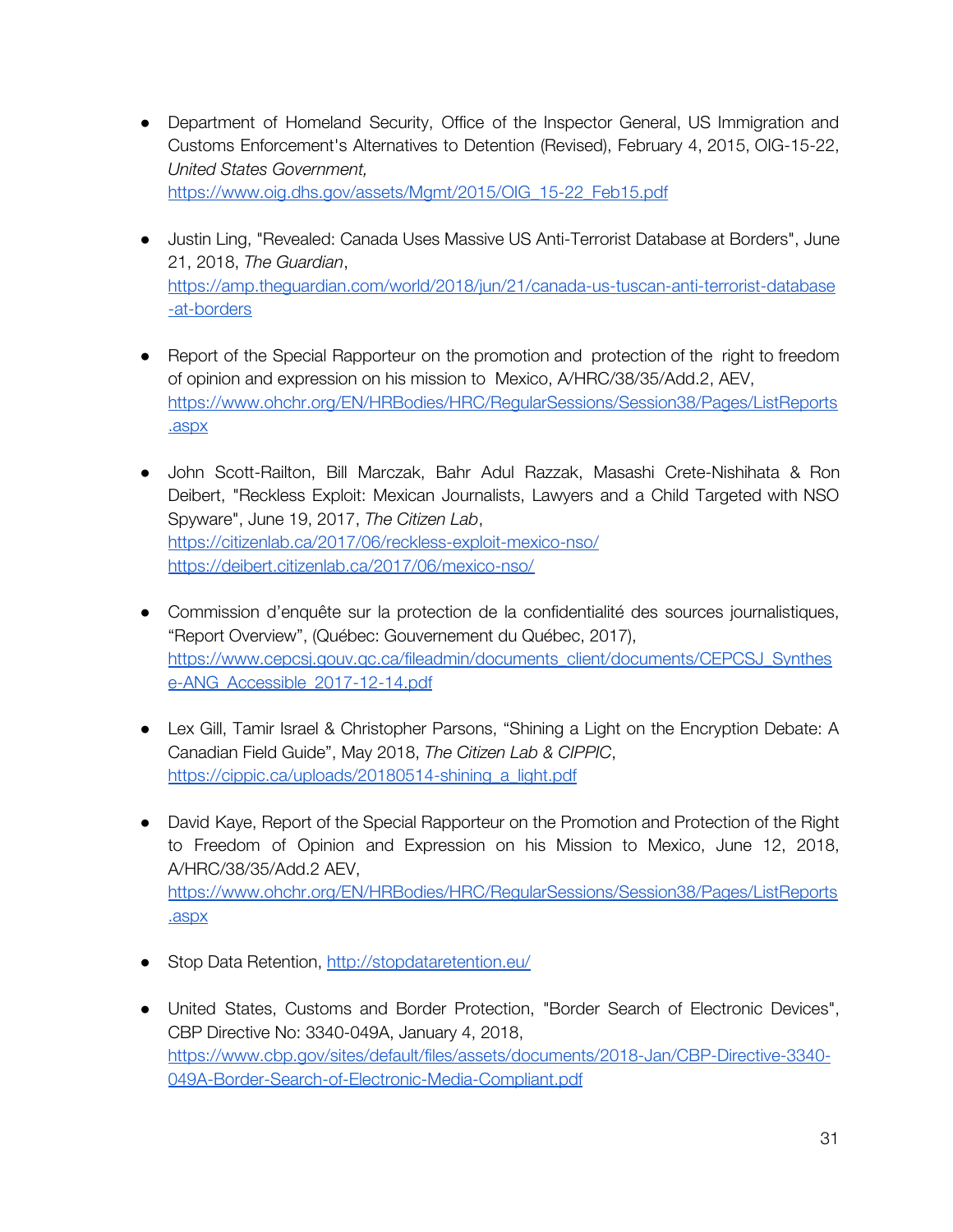#### **A. Inclusion of Transparency Mechanisms:**

Any system adopted for transborder access must include robust transparency and accountability mechanisms. At minimum, this must include annual statistical reporting, limitations on gag orders and, to the maximum extent possible without undermining investigations, individual notice obligations.

Including such transparency mechanisms will allow monitoring of transborder access mechanisms to assess their ongoing utility as well as to ensure they continue to operate in a manner that is respectful of privacy and other human rights.

#### **Supporting Documentation:**

● Christopher Parsons, The (In)Effectiveness of Voluntarily Produced Transpareny Reports" [https://papers.ssrn.com/sol3/papers.cfm?abstract\\_id=2798855](https://papers.ssrn.com/sol3/papers.cfm?abstract_id=2798855)

## **B. The Case for Dual Privacy Protection:**

We believe that when law enforcement authorities seek cross-border data, they should satisfy the privacy standards of *both* the requesting nation and the responding nation. Such dual data privacy protection is the best way to ensure that the ever-growing movement of sensitive data across national frontiers does not reduce privacy protection and implicate other human rights obligations.

The starting point is the Necessary and Proportionate Principles regarding communications surveillance. According to Principle #12, which addresses safeguards for international cooperation:

"where the laws of more than one state could apply to Communications Surveillance, the available standard with the higher level of protection for individuals is required."

Privacy rules and national legal systems are often complex. So in many cases it will be difficult to determine whether the standards of the requesting country or the responding country are more protective. For example, allowing European states to access US-hosted data on the basis of their own domestic legal standards could bypass critical U.S. protections for the protection of data such as email content.<sup>44</sup> Thus, to ensure the effectiveness of Principle #12, law enforcement should satisfy both standards.

Dual data privacy protection echoes the international norm of "dual criminality." Under this norm, a responding nation will not assist a requesting nation unless the crime being investigated is a crime not just in the requesting nation, but also in the responding nation. For example, if blasphemy or sodomy or abortion is a crime in the requesting nation but not the responding nation, then the responding nation will not assist the requesting nation to investigate or punish that crime. Extradition treaties often contain this dual criminality norm. So does the U.S. statute regarding when federal judges may grant search warrants to assist foreign police.

<sup>44</sup> Cynthia M Wong, "US Cross-Border Data Deal Could Open Surveillance Floodgates", September 18, 2017, *Human Rights Watch*, [https://www.hrw.org/news/2017/09/18/us-cross-border-data-deal-could-open-surveillance-floodgates.](https://www.hrw.org/news/2017/09/18/us-cross-border-data-deal-could-open-surveillance-floodgates)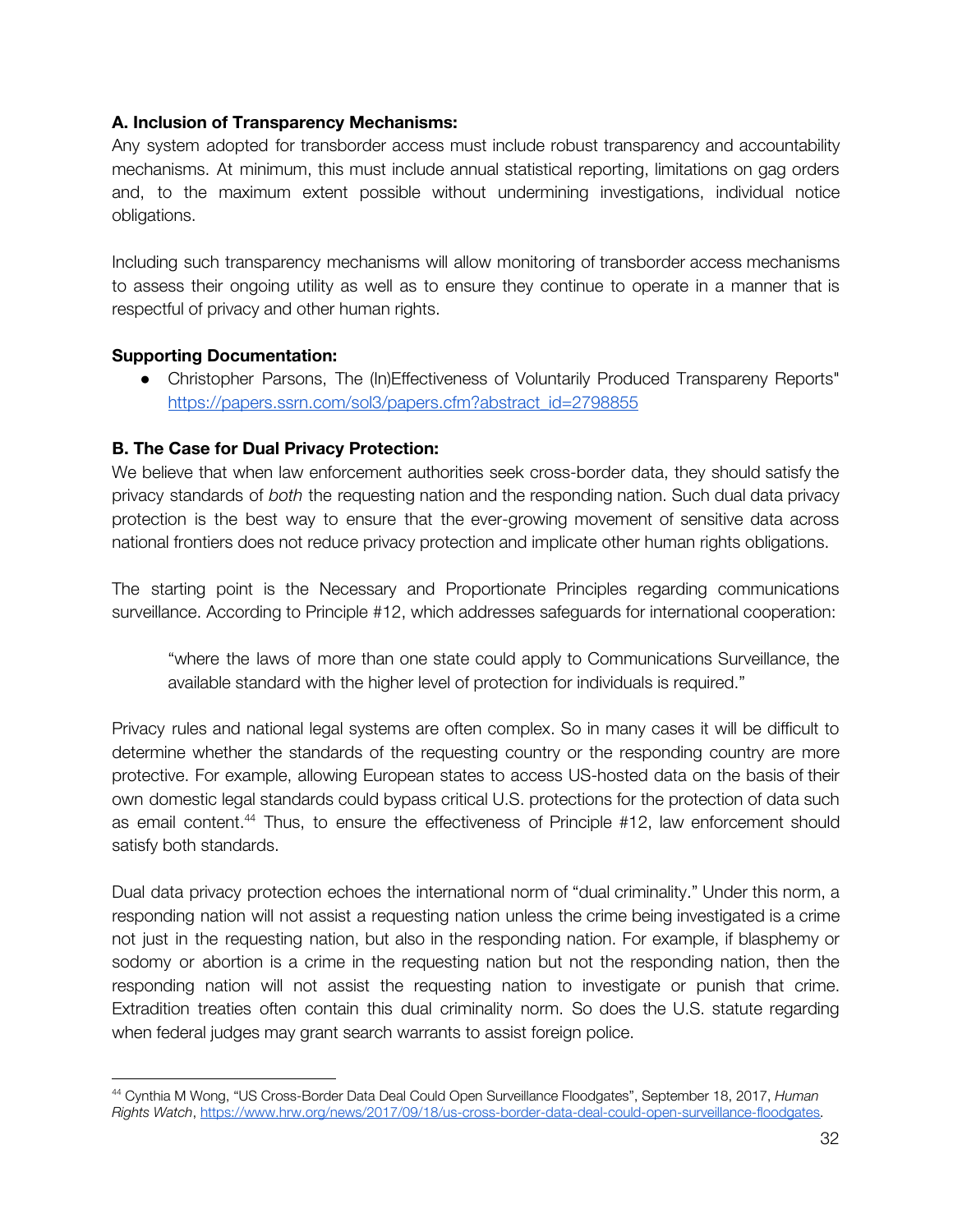Just as a nation will not extradite or help investigate a suspect for conduct that is not prohibited under its own criminal laws, so a nation should not allow foreign police to seize data located in its jurisdiction when doing so violates its own privacy and data protection laws.

In the absence of a global consensus on privacy standards, dual privacy protection in cross-border access mechanisms is an important safeguard against forum shopping. Without such safeguards, Parties to the Budapest Convention will be free to strategically rely on the system put in place by the Second Additional Protocol in situations where their own domestic standards are lower than that of the data-hosting state, while relying on options such as the MLAT regime in contexts where the requesting state offers more permissive standards, and on direct voluntary cooperation where no explicit bar exists. Dual data privacy protection will also help ensure that as nations seek to harmonise their respective privacy standards, they do so on the basis of the highest privacy and data protection standards. Absent a dual privacy protection rule, nations may be tempted to harmonise at the lowest common denominator. In either scenario, the ultimate impact is a net global loss of privacy.

Given the exceptional nature of the transborder access mechanisms being considered, requiring parties to comply with both domestic and foreign privacy protections is not unreasonable. Creating a privacy respective cross-border data access mechanism of this nature will at the same time have the ancillary impact of reducing backlogs and response times in the existing MLAT regime, which will remain an available alternative to Parties. Most importantly, however, a dual privacy protection mechanism imposes an important safeguard for privacy and other human rights. Experience has shown that all States have a tendency to over-reach in their data access aspirations at some point or another. Creating a cross-border access mechanism that respects both applicable standards will not only address law enforcement needs by providing an additional formalised mechanism for access, but also operate as a critical check on excessive short term data access policies. In these, and other scenarios, allowing both requesting and host states a means of setting conditions for data access will ensure that cross-border access does not operate to reduce the level of privacy protection currently in place while providing a critical safeguard against anticipated human rights challenges that will all but inevitably arise.

## **Supporting Documentation:**

- The International Principles on the Application of Human Rights to Communications Surveillance ("Necessary and Proportionate Principles") <https://necessaryandproportionate.org/>
- Cynthia M Wong, "US Cross-Border Data Deal Could Open Surveillance Floodgates", September 18, 2017, Human Rights Watch, [https://www.hrw.org/news/2017/09/18/us-cross-border-data-deal-could-open-surveillanc](https://www.hrw.org/news/2017/09/18/us-cross-border-data-deal-could-open-surveillance-floodgates) [e-floodgates](https://www.hrw.org/news/2017/09/18/us-cross-border-data-deal-could-open-surveillance-floodgates)